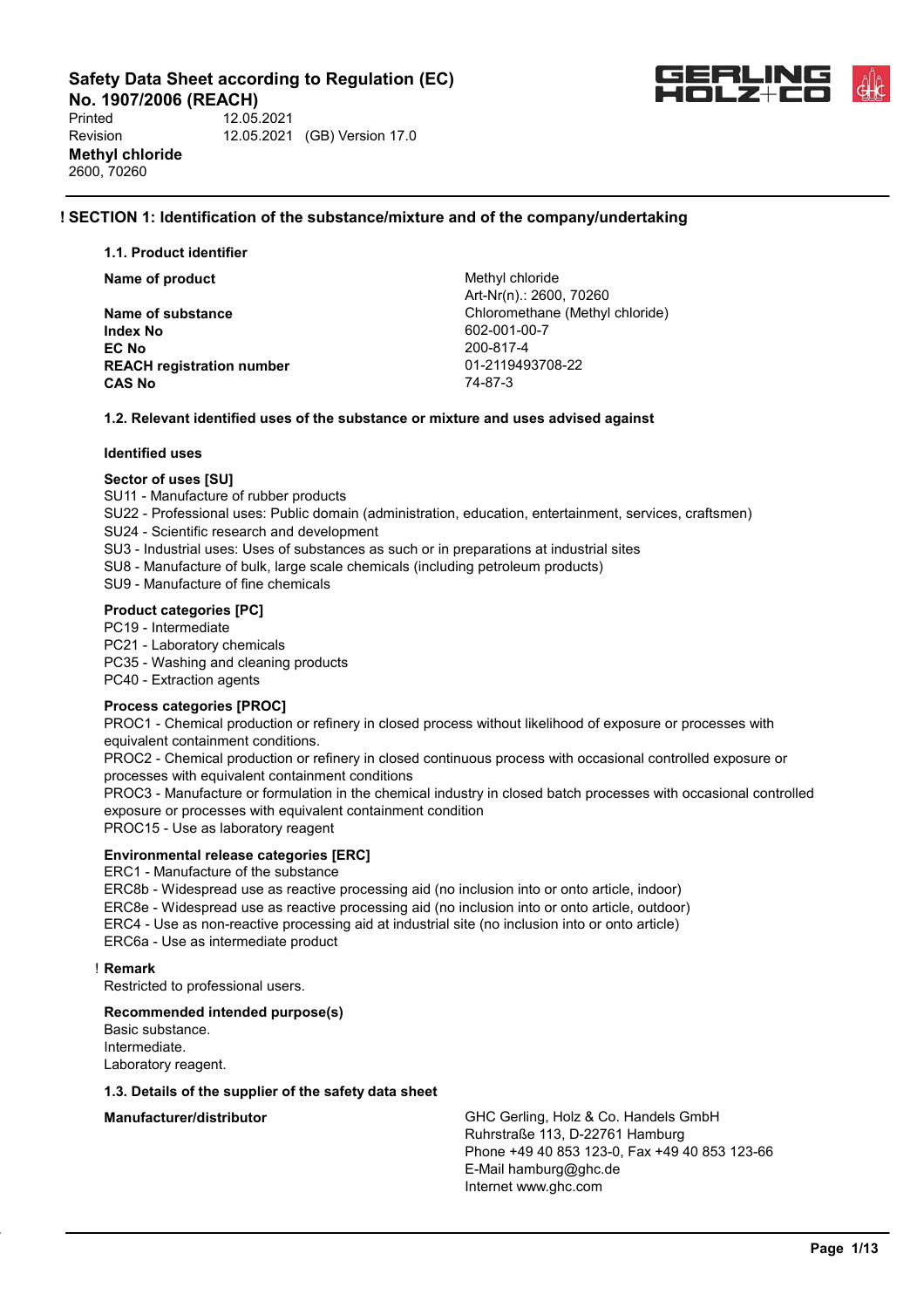**No. 1907/2006 (REACH)**<br>Printed 12.05. Printed 12.05.2021 Revision 12.05.2021 (GB) Version 17.0 **Methyl chloride** 2600, 70260



**Advice** GHC Gerling, Holz & Co. Handels GmbH Phone +49 40 853 123-0 Fax +49 40 853 123-66 E-mail (competent person): msds@ghc.de

**1.4. Emergency telephone number**

**Emergency advice Emergency advice Emergency advice Giftinformationszentrum Mainz** Phone +49 6131 19240

### **! SECTION 2: Hazards identification**

| 2.1. Classification of the substance or mixture                      |
|----------------------------------------------------------------------|
| ! Classification according to Regulation (EC) No 1272/2008 [CLP/GHS] |

| Hazard classes and Hazard<br>categories |                                          | Hazard Statements Classification procedure                                               |  |
|-----------------------------------------|------------------------------------------|------------------------------------------------------------------------------------------|--|
| Flam. Gas 1B                            |                                          | H <sub>221</sub>                                                                         |  |
| Press. Gas (Lig.)                       |                                          | H <sub>280</sub>                                                                         |  |
| Carc. 2                                 |                                          | H351                                                                                     |  |
| Repr. 2                                 |                                          | H361f                                                                                    |  |
| STOT RE 2                               |                                          | H373                                                                                     |  |
|                                         | ! Hazard statements for physical hazards |                                                                                          |  |
| H <sub>221</sub>                        | Flammable gas.                           |                                                                                          |  |
| H280                                    |                                          | Contains gas under pressure; may explode when heated.                                    |  |
|                                         | ! Hazard statements for health hazards   |                                                                                          |  |
| H351                                    |                                          | Suspected of causing cancer by inhalation.                                               |  |
| H361f                                   |                                          | Suspected of damaging fertility.                                                         |  |
| H373                                    |                                          | May cause damage to central nervous system, urogenital tract and liver through prolonged |  |

#### **Additional hints**

**Listed substance (Regulation (EC) No 1272/2008, Annex VI, part 3).**

**or repeated exposure by inhalation.**

**2.2. Label elements**

**Labelling according to Regulation (EC) No 1272/2008 [CLP/GHS]**



**! Signal word Danger**

**! Hazard statements for physical hazards**

- 
- **H221 Flammable gas.** Contains gas under pressure; may explode when heated.
- **! Hazard statements for health hazards**
- **H351 Suspected of causing cancer by inhalation.**
- 
- **H361f Suspected of damaging fertility. H373 May cause damage to central nervous system, urogenital tract and liver through prolonged or repeated exposure by inhalation.**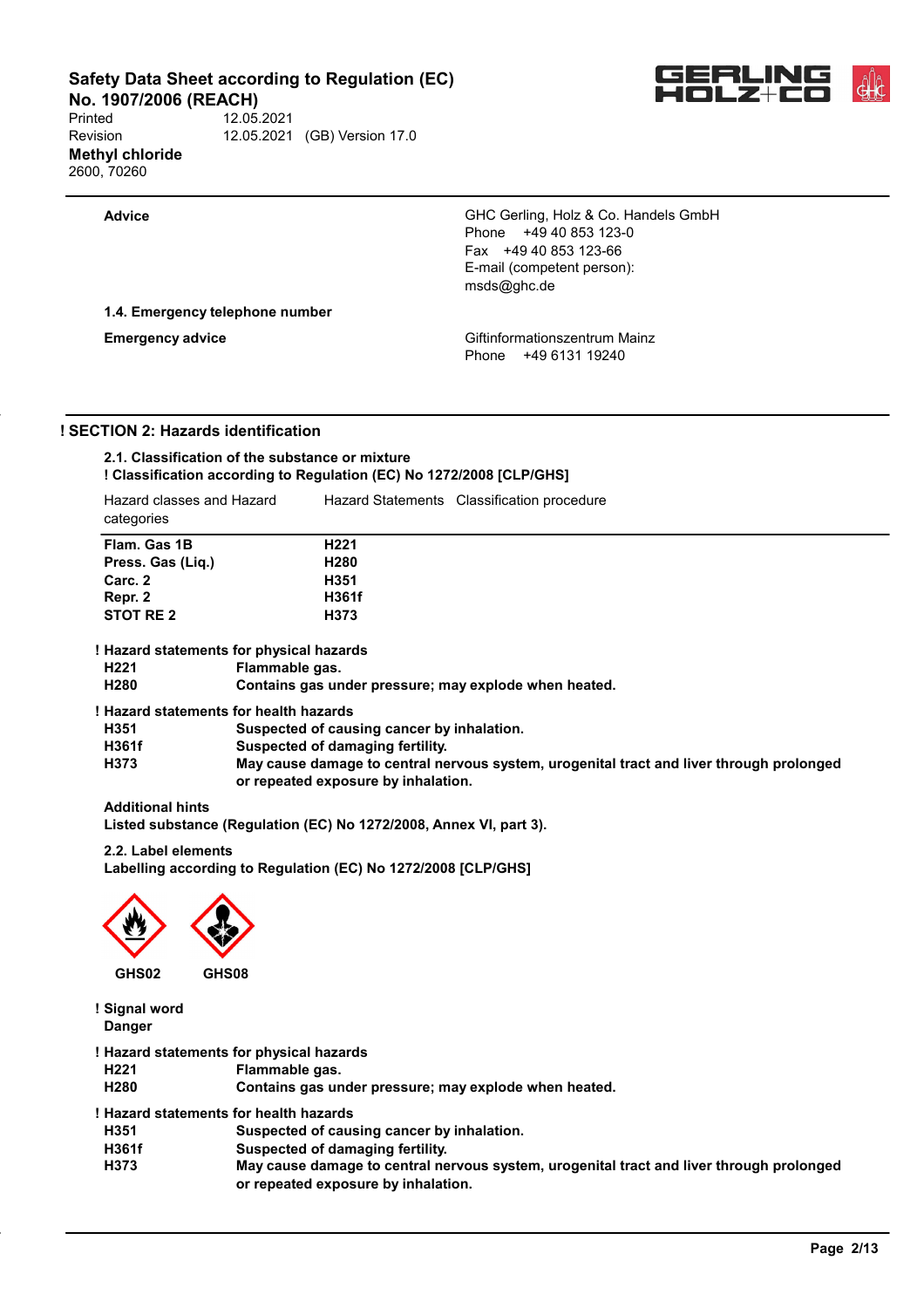**No. 1907/2006 (REACH)**<br>Printed 12.05. Printed 12.05.2021 Revision 12.05.2021 (GB) Version 17.0 **Methyl chloride** 2600, 70260



#### **Precautionary Statements**

| <b>Prevention</b> |                                                                                                   |
|-------------------|---------------------------------------------------------------------------------------------------|
| P <sub>202</sub>  | Do not handle until all safety precautions have been read and understood.                         |
| P <sub>210</sub>  | Keep away from heat, hot surfaces, sparks, open flames and other ignition sources. No<br>smoking. |
| P <sub>260</sub>  | Do not inhale gas/vapours.                                                                        |
| P <sub>280</sub>  | Wear protective gloves/protective clothing/eye protection/face protection.                        |
| <b>Response</b>   |                                                                                                   |
| $P308 + P313$     | IF exposed or concerned: Get medical advice/attention.                                            |
| P377              | Leaking gas fire: Do not extinguish, unless leak can be stopped safely.                           |
| P381              | In case of leakage, eliminate all ignition sources.                                               |
| <b>Storage</b>    |                                                                                                   |
| P403              | Store in a well-ventilated place.                                                                 |
|                   |                                                                                                   |

**Hazardous ingredients for labelling** Chloromethane (Methyl chloride)

#### **2.3. Other hazards**

# ! **Information pertaining to special dangers for human and environment**

Can form explosive mixture with air.

Gas/vapour heavier than air. May accumulate in confined spaces, particularly at or below ground level. Contact with liquid may cause cold burns/frostbite. Receptacle under pressure.

#### **Results of PBT and vPvB assessment**

This substance does not meet the PBT/vPvB criteria of REACH, annex XIII.

#### **! SECTION 3: Composition/ information on ingredients**

**3.1. Substances** ! **Description** Content: >= 99,9 %

**CAS No 74-87-3 Chloromethane (Methyl chloride)** EC No 200-817-4 Index No 602-001-00-7 REACH registration number 01-2119493708-22

**3.2. Mixtures** not applicable

### **! SECTION 4: First aid measures**

#### **4.1. Description of first aid measures**

**General information**

Remove contaminated soaked clothing immediately. Adhere to personal protective measures when giving first aid. Seek medical advice immediately.

#### **In case of inhalation**

Remove the affected person into fresh air and keep him immobile. In the event of pulmonary irritation treat initially with corticoid spray, e.g. Ventolair- or Pulmicort- metered-dose aerosol (Ventolair and Pulmicort are registrated trademarks). Seek medical treatment immediately. In case of respiratory standstill give artifical respiration by respiratory bag (Ambu bag) or respirator. Send for a doctor.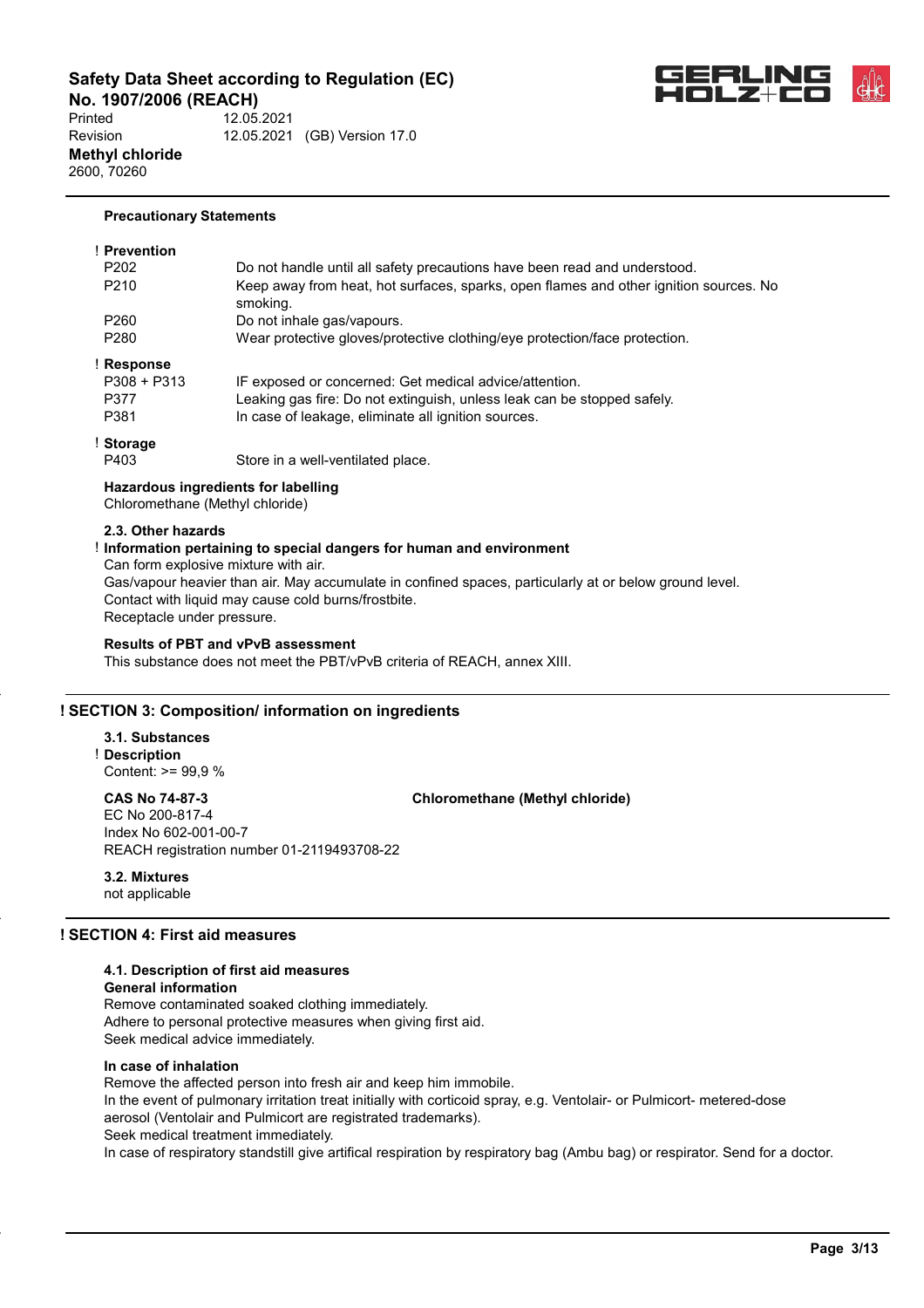**No. 1907/2006 (REACH)**<br>Printed 12.05 Printed 12.05.2021 Revision 12.05.2021 (GB) Version 17.0 **Methyl chloride** 2600, 70260



#### ! **In case of skin contact**

In case of frostbite rinse with lukewarm (not hot) water for at least 15 minutes. Do not remove clothing frozen to the skin. Thaw with lukewarm water. Apply a sterile dressing. Obtain medical assistance. Seek medical treatment immediately. In case of contact with skin wash off immediately and for a long time (at least 15 minutes) with plenty of water.

#### **In case of eye contact**

Rinse cautiously with water for several minutes. Remove contact lenses, if present and easy to do. Continue rinsing. Call for a doctor immediately.

#### **In case of ingestion**

Ingestion is not considered a potential route of exposure.

#### **4.2. Most important symptoms and effects, both acute and delayed**

- ! **Physician's information / possible symptoms**
- Eye defects Unconsciousness vomiting Headache **Dizzinges**

#### ! **Physician's information / possible dangers**

Risk of cardiac rhythm disturbances Risk of deterioration due to consumption of alcohol. Risk of pulmonary oedema

#### **4.3. Indication of any immediate medical attention and special treatment needed**

#### ! **Treatment (Advice to doctor)**

Treat symptoms. Do not give any preparations of the adrenalin-ephedrine group. Pulmonary oedema prophylaxis. Keep under medical supervision for at least 24 hours. Symptoms may not occur until several hours.

#### **! SECTION 5: Firefighting measures**

#### **5.1. Extinguishing media**

! **Suitable extinguishing media** Foam

Dry powder Water spray jet

! **Unsuitable extinguishing media** carbon dioxide

Full water jet

#### **5.2. Special hazards arising from the substance or mixture**

In case of fire formation of dangerous gases possible. Formation of explosive gas mixtures in contact with air. In the event of fire the following can be released: Carbon monoxide (CO) Carbon dioxide (CO2) Hydrogen chloride (HCl) Phosgene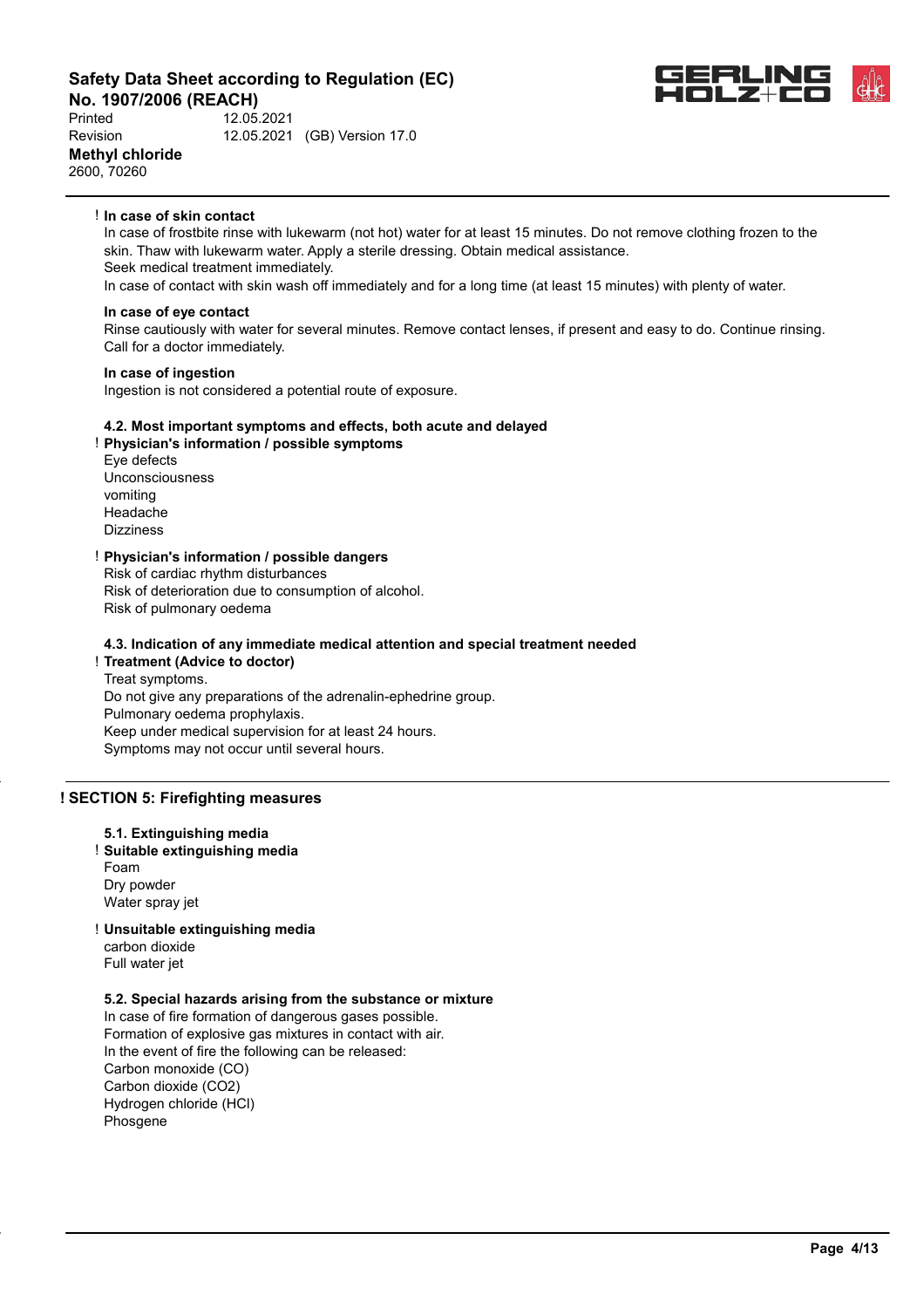**No. 1907/2006 (REACH)**<br>Printed 12.05. Printed 12.05.2021 Revision 12.05.2021 (GB) Version 17.0 **Methyl chloride** 2600, 70260



#### **5.3. Advice for firefighters**

**Special protective equipment for fire-fighters** Use breathing apparatus with independent air supply ( isolated ). Wear full protective clothing.

#### **Additional information**

Cool endangered containers with water spray jet. Exposure to fire may cause rupture / explosion of the containers. Do not extinguish a leaking gas flame unless absolutely necessary. Spontaneous/explosive re-ignition may occur. Extinguish any other fire. Fire residues and contaminated firefighting water must be disposed of in accordance with the local regulations.

### **! SECTION 6: Accidental release measures**

#### **6.1. Personal precautions, protective equipment and emergency procedures For non-emergency personnel**

Evacuate area. Keep people away and stay on the upwind side. Keep away sources of ignition.

#### ! **For emergency responders**

Move people to safety.

Keep area evacuated and free from ignition sources until any spilled liquid has evaporated. (Ground free from frost). Personal protection by wearing close-fitting protective clothing and breathing apparatus.

Eliminate all ignition sources if safe to do so.

Pay attention to extension of gas especially at ground (heavier than air) and in direction of the wind.

#### **6.2. Environmental precautions**

Do not discharge into the drains/surface waters/groundwater.

Prevent from entering sewers, basements and workpits, or any place where its accumulation can be dangerous. If necessary, secure leaky pressure receptacles using a salvage container. Do not discharge into the subsoil/soil.

#### **6.3. Methods and material for containment and cleaning up**

Ensure adequate air ventilation. Allow to vaporise.

# **6.4. Reference to other sections**

Safe handling: see section 7 Disposal: see section 13 Personal protection equipment: see section 8

# **! SECTION 7: Handling and storage**

#### **7.1. Precautions for safe handling**

! **Advice on safe handling** Use only in thoroughly ventilated areas. Transfer and handle only in enclosed systems. Containers' temperature should not be increased above 50 °C. The working pressure in the receptacle must not exceed the saturation vapour pressure of the pure product resulting at a temperature of 50 °C. Take measures against electrostatically charging. Ground barrels and installations. Use antistatic tools. Provide good room ventilation even at ground level (vapours are heavier than air). Prevent cylinders from falling over. Avoid release to the environment.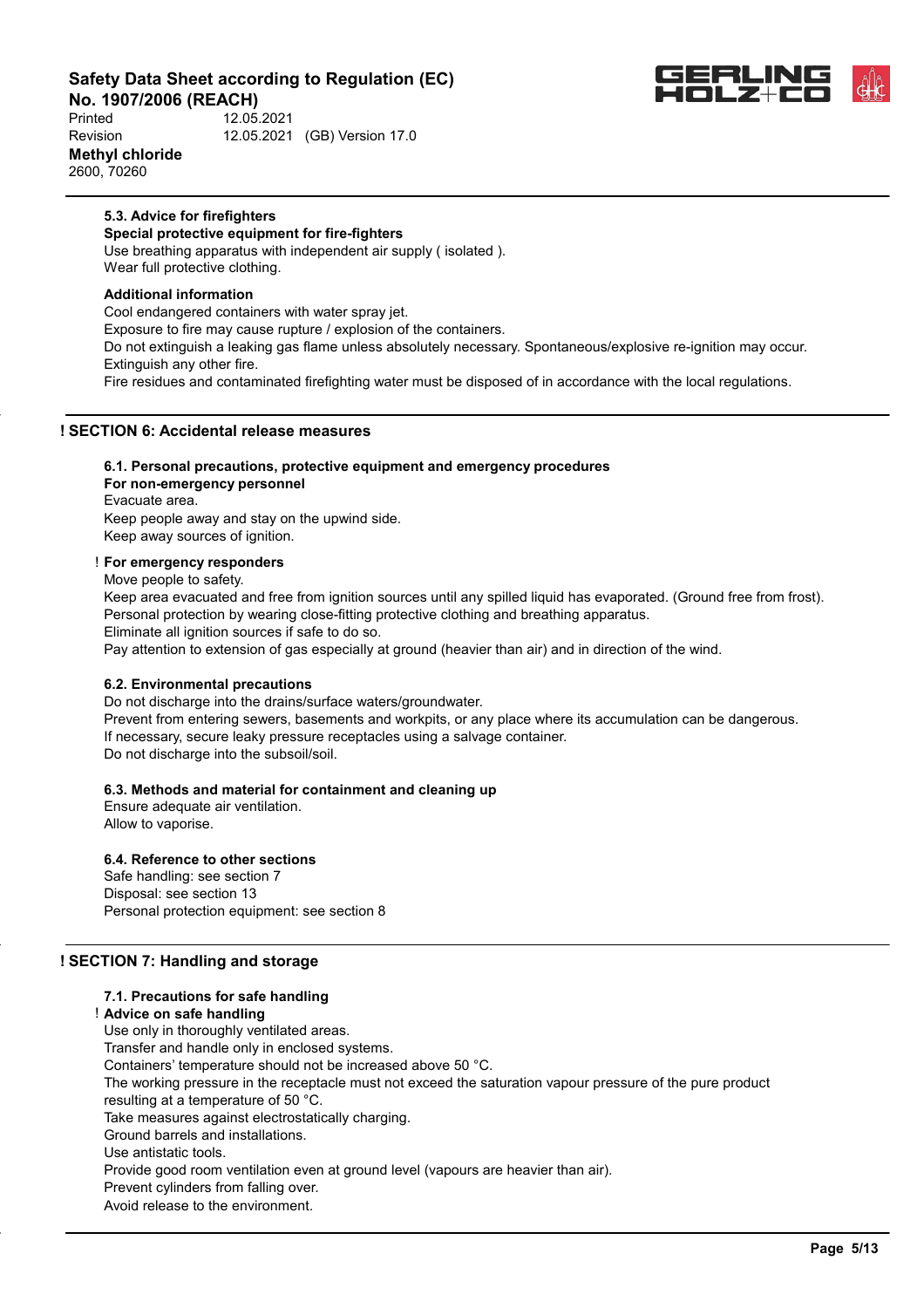**No. 1907/2006 (REACH)**<br>Printed 12.05 Printed 12.05.2021 Revision 12.05.2021 (GB) Version 17.0 **Methyl chloride**

2600, 70260



Ensure valve protection device is correctly fitted. Ensure valve outlet cap nut or plug (where provided) is correctly fitted. Open valve slowly to avoid pressure shock. Do not allow backflow into the container. Entering of water into the container must be prevented. No water to valves, flanges and other fittings. Purging of pipes and valves with inert gases - to avoid: water, solvents.

#### ! **General protective measures**

Do not inhale gases/vapours/aerosols.

#### **Hygiene measures**

At work do not eat, drink or smoke. Wash hands before breaks and after work.

#### ! **Advice on protection against fire and explosion**

The product is combustible.

Because of risk of explosion avoid vapours getting into cellar, sewage system and holes. Formation of explosive gas mixtures in contact with air. Pay attention to general rules of internal fire prevention. Use explosion-proof equipment / fittings and non-sparking tools.

#### **7.2. Conditions for safe storage, including any incompatibilities**

! **Requirements for storage rooms and vessels**

Keep in closed original container.

Ventilate store-rooms thoroughly.

Only use containers that are approved specifically for the substance/product.

Suitable materials: Normalised carbon steel, tempered alloy steel, austenitic stainless steels.

Valve: Suitable materials: Brass, copper alloys, carbon steels, austenitic stainless steels.

Further material details see ISO 11114.

All regulations and local requirements for the storage of containers have to be respected. Unsuitable materials: Aluminium alloys.

#### ! **Advice on storage compatibility**

Do not store together with spontaneously flammable materials.

Do not store together with combustible liquids or combustible solids.

- Do not store together with animal feedstuff.
- Do not store together with explosives.

Do not store together with infectious substances.

Do not store together with radioactive material.

Do not store together with toxic liquids or toxic solids.

Do not store together with food.

Do not store together with oxidizing agents.

#### ! **Further information on storage conditions**

Protect from heat and direct solar radiation.

#### **7.3. Specific end use(s)**

! **Recommendation(s) for intended use**

Exposure scenarios (ES) see annex to this safety data sheet.

#### **! SECTION 8: Exposure controls/personal protection**

**! Ingredients with occupational exposure limits to be monitored**

| <b>CAS No</b> | Name<br>_________ | Code | [mg/m3] | [ppm] | Remark |
|---------------|-------------------|------|---------|-------|--------|
|---------------|-------------------|------|---------|-------|--------|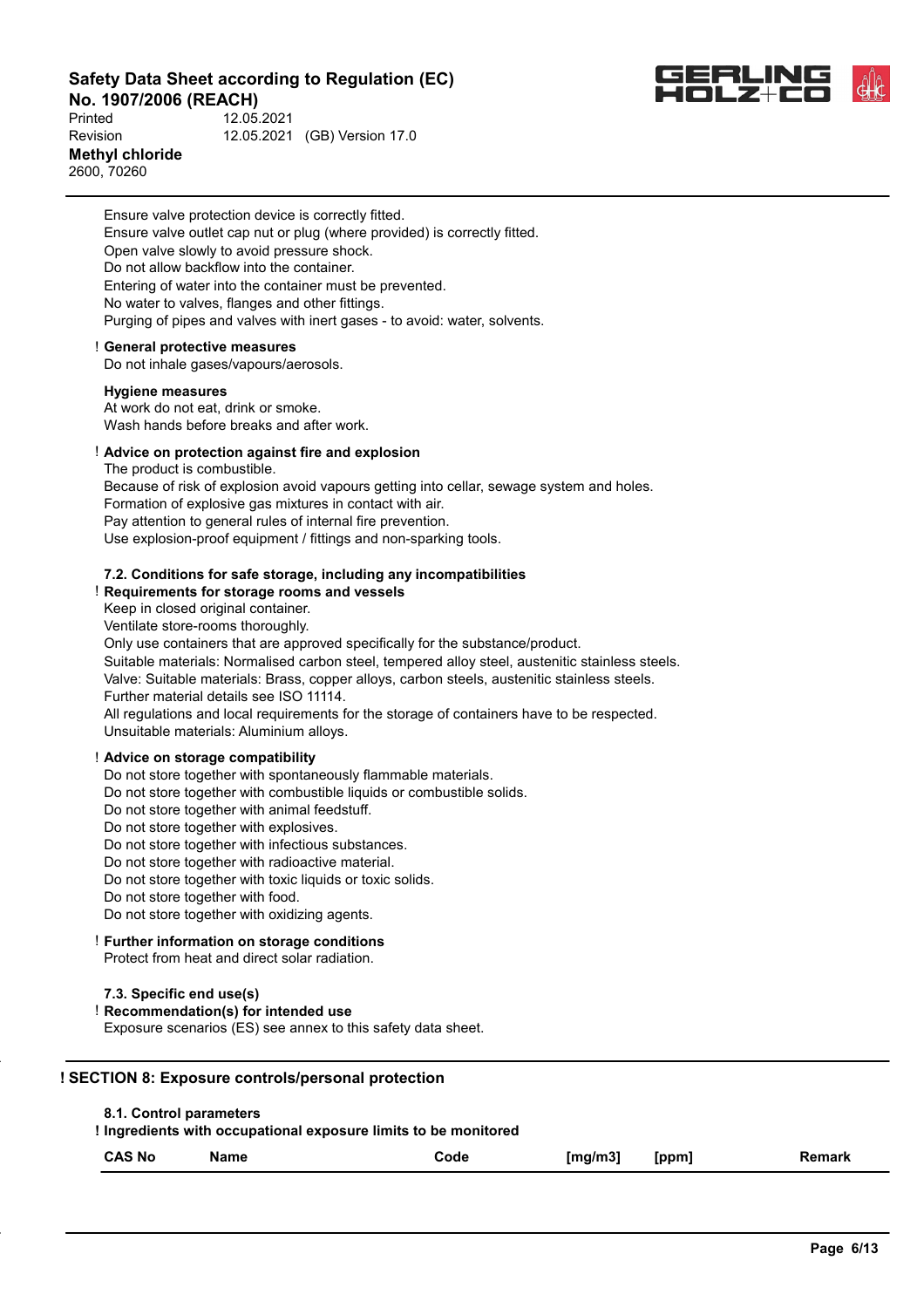**No. 1907/2006 (REACH)**<br>Printed 12.05. Printed 12.05.2021



Revision 12.05.2021 (GB) Version 17.0 **Methyl chloride** 2600, 70260

|                                                | Ingredients with occupational exposure limits to be monitored (continued) |                            |                                         |           |                                                   |
|------------------------------------------------|---------------------------------------------------------------------------|----------------------------|-----------------------------------------|-----------|---------------------------------------------------|
| <b>CAS No</b>                                  | <b>Name</b>                                                               | Code                       | [mg/m3]                                 | [ppm]     | <b>Remark</b>                                     |
| 74-87-3                                        | Chloromethane; Methyl chloride                                            | 8 hours<br>Short-term      | 105<br>210                              | 50<br>100 | <b>EH40, UK</b>                                   |
| <b>DNEL-/PNEC-values</b><br><b>DNEL</b> worker |                                                                           |                            |                                         |           |                                                   |
| <b>CAS No</b>                                  | Substance name                                                            | <b>Value</b>               | Code                                    |           | <b>Remark</b>                                     |
| 74-87-3                                        | Chloromethane (Methyl chloride)                                           | 12,5 mg/<br>m <sub>3</sub> | DNEL long-term inhalative<br>(systemic) |           | Assessment factor 12,5                            |
| <b>PNEC</b>                                    |                                                                           |                            |                                         |           |                                                   |
| <b>CAS No</b>                                  | Substance name                                                            | <b>Value</b>               | Code                                    |           | <b>Remark</b>                                     |
| 74-87-3                                        | Chloromethane (Methyl chloride)                                           | $0,02$ mg/l                | PNEC aquatic, marine water              |           | Assessment factor<br>10000, assessment<br>factor. |
|                                                |                                                                           | $0,098$ mg/<br>kg dw       | PNEC sediment, marine water             |           | Extrapolation                                     |
|                                                |                                                                           | $0.98$ mg/<br>kg dw        | PNEC sediment, freshwater               |           | Extrapolation                                     |
|                                                |                                                                           | $0,14 \text{ mg}$<br>kg dw | <b>PNEC</b> soil                        |           | Extrapolation                                     |
|                                                |                                                                           | $0,3$ mg/l                 | PNEC sewage treatment plant<br>(STP)    |           | assessment factor.                                |
|                                                |                                                                           | $0,2$ mg/l                 | PNEC aquatic, freshwater                |           | Assessment factor<br>1000, assessment<br>factor.  |
|                                                |                                                                           | $2$ mg/l                   | PNEC aquatic, intermittent<br>release   |           | Assessment factor 100,<br>assessment factor.      |

#### **8.2. Exposure controls**

#### ! **Respiratory protection**

Breathing apparatus in the event of high concentrations.

Keep self contained breathing apparatus readily available for emergency use.

Do not use any filter apparatus.

Respiratory protection complying with EN 137.

In case of rescue and maintenance activities in storage containers use environment-independent breathing apparatus because of risk of suffocation due to displacement of oxygen

#### ! **Hand protection**

Safety gloves according to EN 374.

Glove material specification [make/type, thickness, permeation time/life, wetting resistance]: IIR, >= 0,5 mm, > 10 min

#### **Eye protection**

Protective goggles according to EN 166, in case of increased risk add protective face shield.

#### **Other protection measures**

Safety shoes with steel toecap. Body covering work clothing or chemical resistant suit at increased risk.

#### **Appropriate engineering controls**

Transfer and handle only in enclosed systems.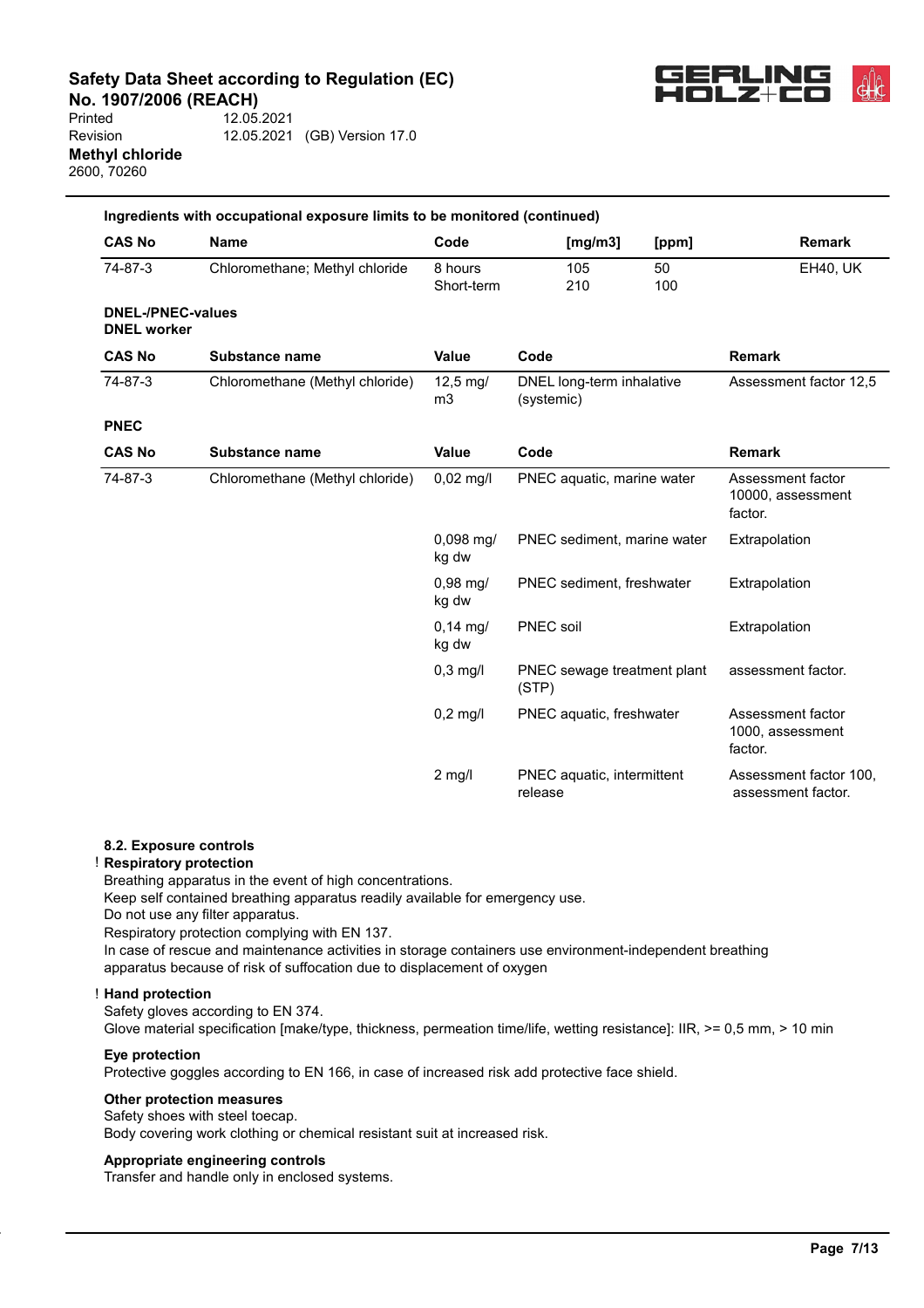**No. 1907/2006 (REACH)**<br>Printed 12.05. Printed 12.05.2021 Revision 12.05.2021 (GB) Version 17.0 **Methyl chloride** 2600, 70260



### **! SECTION 9: Physical and chemical properties**

#### **9.1. Information on basic physical and chemical properties Appearance** Gaseous / liquefied under pressure. **Colour** colourless **Odour** ethereal **Odour threshold**

not determined

#### **Important health, safety and environmental information**

|                                                       | Value             | Temperature | at        | Method | Remark                                 |
|-------------------------------------------------------|-------------------|-------------|-----------|--------|----------------------------------------|
| pH value                                              | not<br>applicable |             |           |        |                                        |
| <b>Acid number</b>                                    | not<br>applicable |             |           |        |                                        |
| boiling point                                         | $-23,8 °C$        |             |           |        |                                        |
| melting point                                         | $-97,4 °C$        |             |           |        |                                        |
| <b>Flash point</b>                                    | not<br>applicable |             |           |        |                                        |
| Vapourisation rate                                    | not<br>determined |             |           |        |                                        |
| Flammable (solid)                                     | not<br>applicable |             |           |        |                                        |
| <b>Flammability (gas)</b>                             | inflammable       |             |           |        |                                        |
| Ignition temperature                                  | 625 °C            |             |           |        |                                        |
| Self ignition temperature                             | 632 °C            |             |           |        |                                        |
| Lower explosion limit                                 | 7,6 Vol-%         |             |           |        |                                        |
| <b>Upper explosion limit</b>                          | 19 Vol-%          |             |           |        |                                        |
| Vapour pressure                                       | 4900 hPa          | 20 °C       |           |        |                                        |
| <b>Relative density</b>                               | 2,3065 kg/m3      | 0 °C        | 1013 mbar |        |                                        |
| <b>Vapour density</b>                                 | 1,78              |             |           |        | $air = 1$                              |
| Solubility in water                                   | 5 g/l             | 20 °C       | 1013 mbar |        |                                        |
| Solubility/other                                      |                   |             |           |        | soluble in<br>most organic<br>solvents |
| Partition coefficient n-<br>octanol/water (log P O/W) | 0,91              |             |           |        |                                        |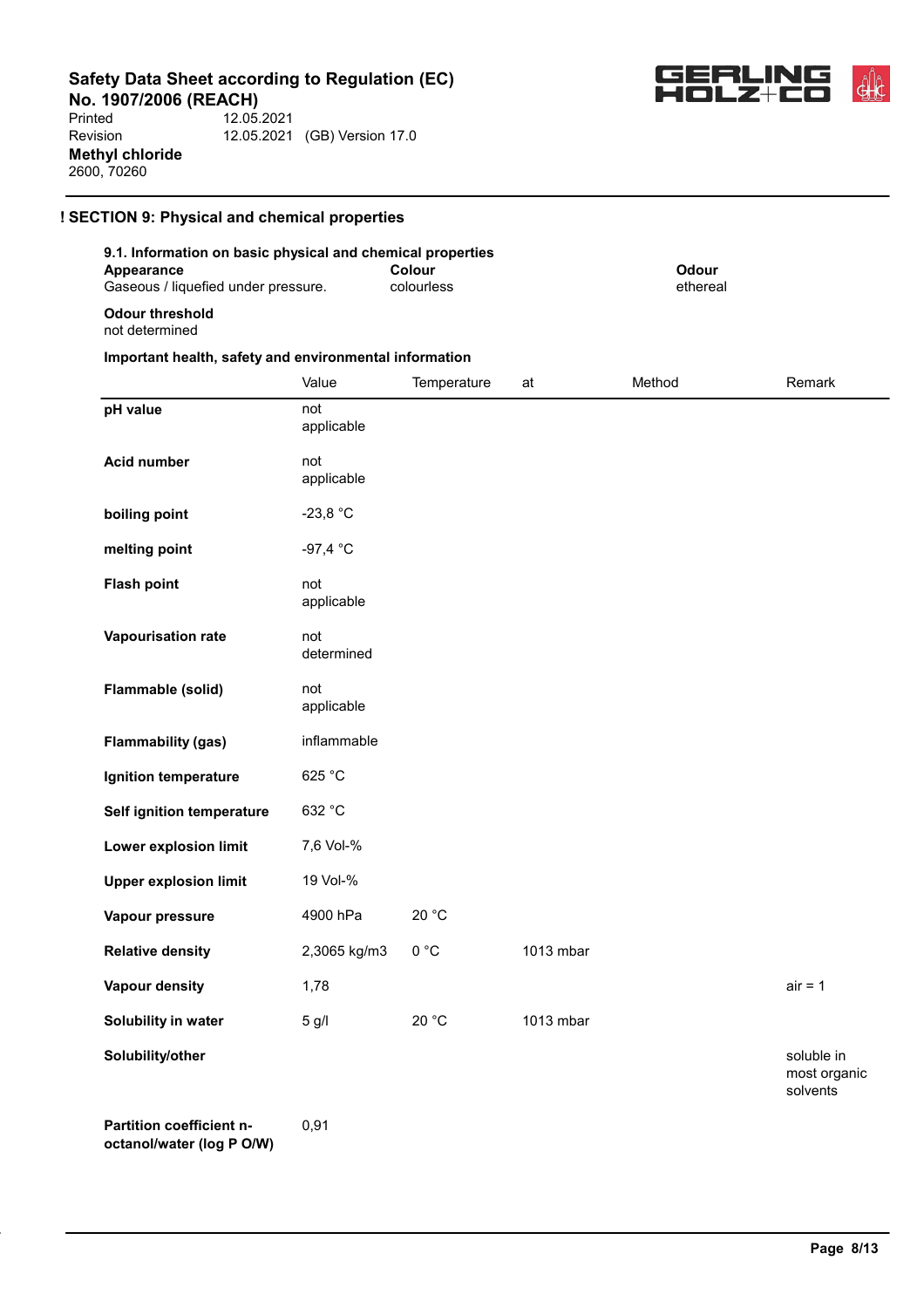**No. 1907/2006 (REACH)**<br>Printed 12.05.

Printed 12.05.2021 Revision 12.05.2021 (GB) Version 17.0 **Methyl chloride** 2600, 70260



|                                     | Value             | Temperature | at | Method | Remark |
|-------------------------------------|-------------------|-------------|----|--------|--------|
| <b>Decomposition</b><br>temperature | not<br>determined |             |    |        |        |
| <b>Viscosity</b>                    | not<br>applicable |             |    |        |        |
| <b>Oxidising properties</b><br>no   |                   |             |    |        |        |
| <b>Explosive properties</b>         |                   |             |    |        |        |

no

# **9.2. Other information**

Vapours are heavier than air.

#### **! SECTION 10: Stability and reactivity**

#### **10.1. Reactivity**

See section "Possibility of hazardous reactions".

#### **10.2. Chemical stability**

Stable under recommended conditions of use and storage (see section 7).

#### **10.3. Possibility of hazardous reactions**

Reactions with numerous chemical compounds. Reactions with strong oxidising agents. Reactions with oxygen. Reactions with alkali metals. Reactions with earth alkali metals.

#### **10.4. Conditions to avoid**

Heat sources / heat - risk of bursting. Sources of ignition.

# **10.5. Incompatible materials**

! **Substances to avoid** Acetylene boron trifluoride Bromine triflouride Fluorine Aluminium / Aluminium alloys.

#### **10.6. Hazardous decomposition products**

Hydrogen chloride (HCl) Chlorine

#### **Thermal decomposition**

Remark No decomposition if used as directed.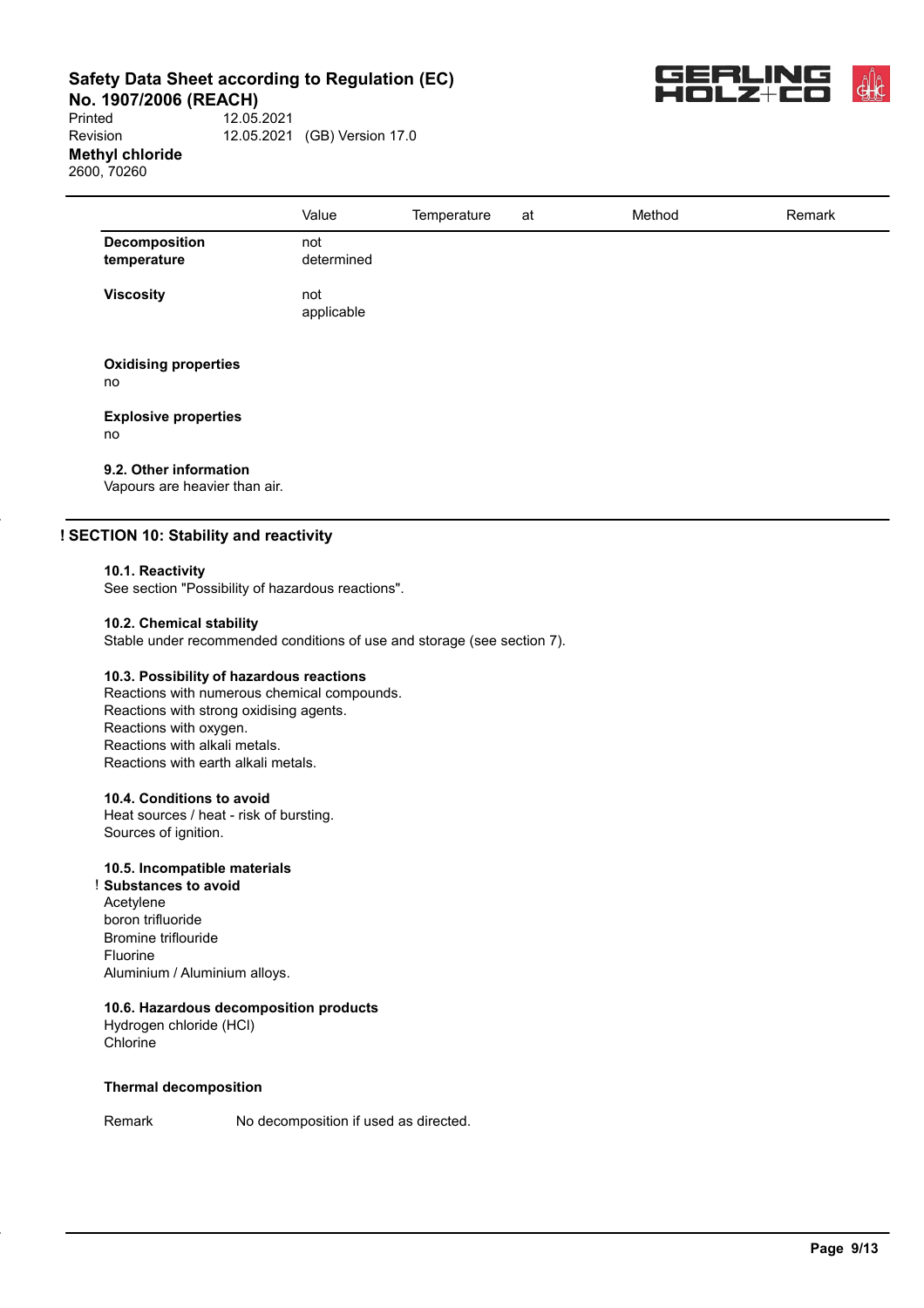**No. 1907/2006 (REACH)**<br>Printed 12.05. Printed 12.05.2021 Revision 12.05.2021 (GB) Version 17.0 **Methyl chloride** 2600, 70260



# **! SECTION 11: Toxicological information**

#### **11.1. Information on toxicological effects**

#### **Acute toxicity/Irritation/Sensitization**

|                                            | Value/Validation                   | Species             | Method   | Remark |
|--------------------------------------------|------------------------------------|---------------------|----------|--------|
| LD50 acute oral                            | Study technically not<br>feasible. |                     |          |        |
| LD50 acute dermal                          | Study technically not<br>feasible. |                     |          |        |
| LC50 acute<br>inhalation                   | $> 21800$ mg/m3 (4 h)              | rat (male / female) | OECD 403 |        |
| <b>Skin irritation</b>                     | Study technically not<br>feasible. |                     |          |        |
| Eye irritation                             | Study technically not<br>feasible. |                     |          |        |
| <b>Skin sensitization</b>                  | Study technically not<br>feasible. |                     |          |        |
| <b>Sensitization</b><br>respiratory system | not determined                     |                     |          |        |

#### **Subacute Toxicity - Carcinogenicity**

|                                         | Value                                                   | Species             | Method   | Validation                                                                                |
|-----------------------------------------|---------------------------------------------------------|---------------------|----------|-------------------------------------------------------------------------------------------|
| <b>Chronic Toxicity</b>                 | NOAEC 465 mg/m3 (2)<br>a)<br>Inhalation<br>6 h/d, 5 d/w | Rats and Mice.      | OECD 453 |                                                                                           |
| <b>Mutagenicity</b>                     |                                                         |                     |          | Indications on genotoxicity in<br>vivo and in vitro available.                            |
| <b>Reproduction-</b><br><b>Toxicity</b> | NOAEC 310 mg/kg                                         | Rat (male / female) | OECD 416 | Indications of toxic effects<br>are available from<br>reproduction studies in<br>animals. |
|                                         | Inhalation.                                             |                     |          |                                                                                           |
| Carcinogenicity                         | NOAEC 2065 mg/m3<br>(1a)                                | Rat (male / female) | OECD 453 | Indications of possible<br>carcinogenic effects in<br>animal studies are available.       |
|                                         | Inhalation.<br>6 h/d, 5 d/w                             |                     |          |                                                                                           |

### ! **Specific target organ toxicity (single exposure)**

Based on available data, the classification criteria are not met.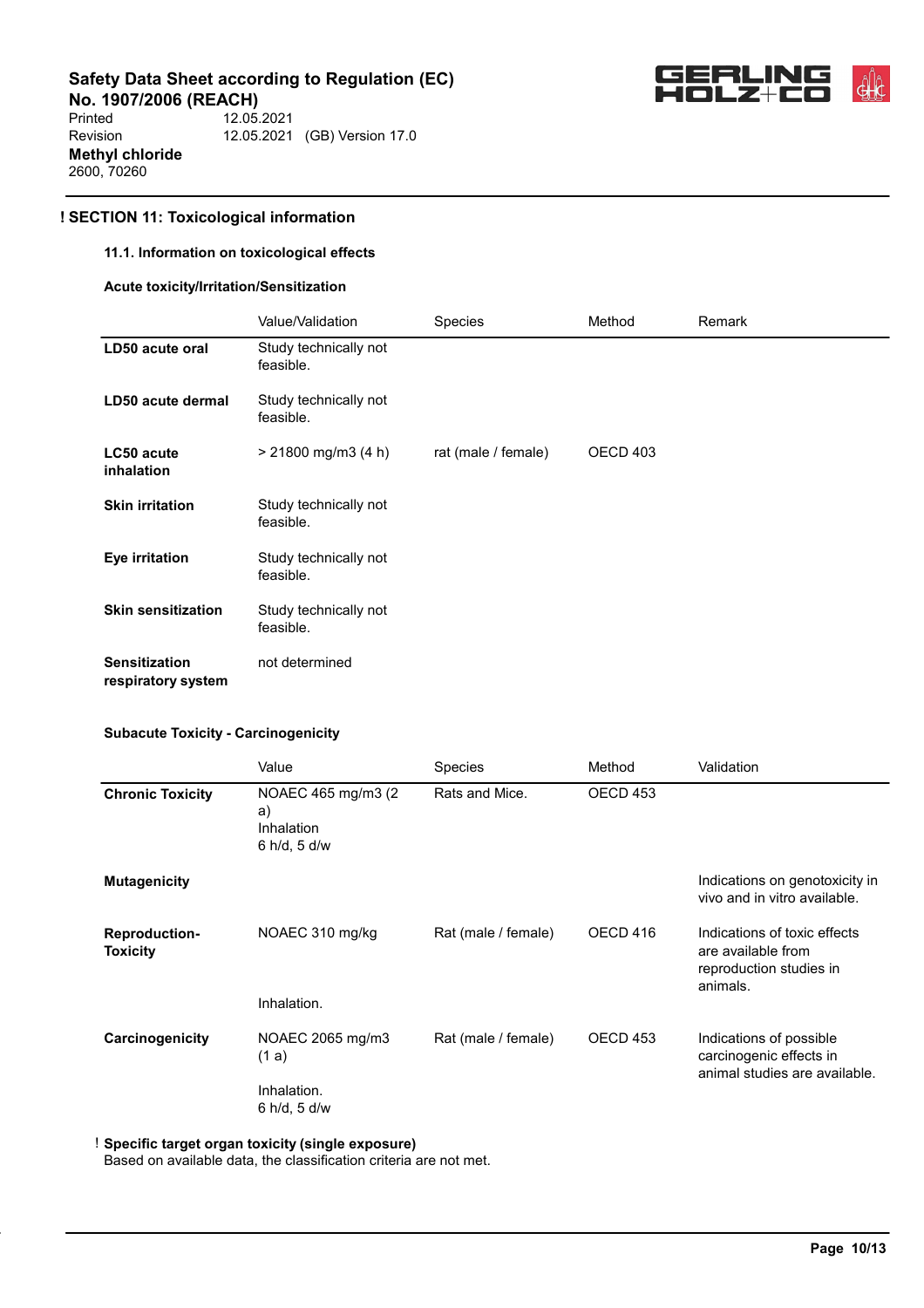**No. 1907/2006 (REACH)**<br>Printed 12.05.

Printed 12.05.2021 Revision 12.05.2021 (GB) Version 17.0 **Methyl chloride** 2600, 70260



readily degradable

#### **Specific target organ toxicity (repeated exposure)**

May cause damage to central nervous system, urogenital tract and liver through prolonged or repeated exposure by inhalation.

#### ! **Aspiration hazard**

Based on available data, the classification criteria are not met.

#### ! **Experiences made from practice**

May be absorbed through the skin.

Risk of strong health injuries in case of long-term exposition. May cause frostbite. Inhalation causes narcotic effect/intoxication.

#### **! SECTION 12: Ecological information**

#### **12.1. Toxicity**

| <b>Ecotoxicological effects</b> |                                                         |                                         |        |            |  |  |  |
|---------------------------------|---------------------------------------------------------|-----------------------------------------|--------|------------|--|--|--|
|                                 | Value                                                   | <b>Species</b>                          | Method | Validation |  |  |  |
| <b>Fish</b>                     | LC50 270 mg/l (96 h)                                    | Menicia beryllina                       |        |            |  |  |  |
| <b>Daphnia</b>                  | EC50 200 mg/l (48 h)                                    | Daphnia magna                           |        |            |  |  |  |
| Algae                           | TTC 550 mg/l (168 h)                                    | Microcystis<br>aeruginosa<br>(Blaualge) |        |            |  |  |  |
| <b>Bacteria</b>                 | TTC 500 mg/l (24 h)                                     | Pseudomonas<br>putida                   |        |            |  |  |  |
|                                 | 12.2. Persistence and degradability<br>Elimination rate | Method of analysis                      | Method | Validation |  |  |  |

#### **Biological degradability**

#### **12.3. Bioaccumulative potential**

Bioaccumulation improbable.

Because of the n-octanol/water distribution coefficient (log K o/w) accumulation in organisms is not expected.

# **12.4. Mobility in soil**

High mobility Adsorption in soil is not likely.

# **12.5. Results of PBT and vPvB assessment**

This substance does not meet the PBT/vPvB criteria of REACH, annex XIII.

#### **12.6. Other adverse effects** ODP: 0,02 GWP: 13

**General regulation** Avoid release to the environment.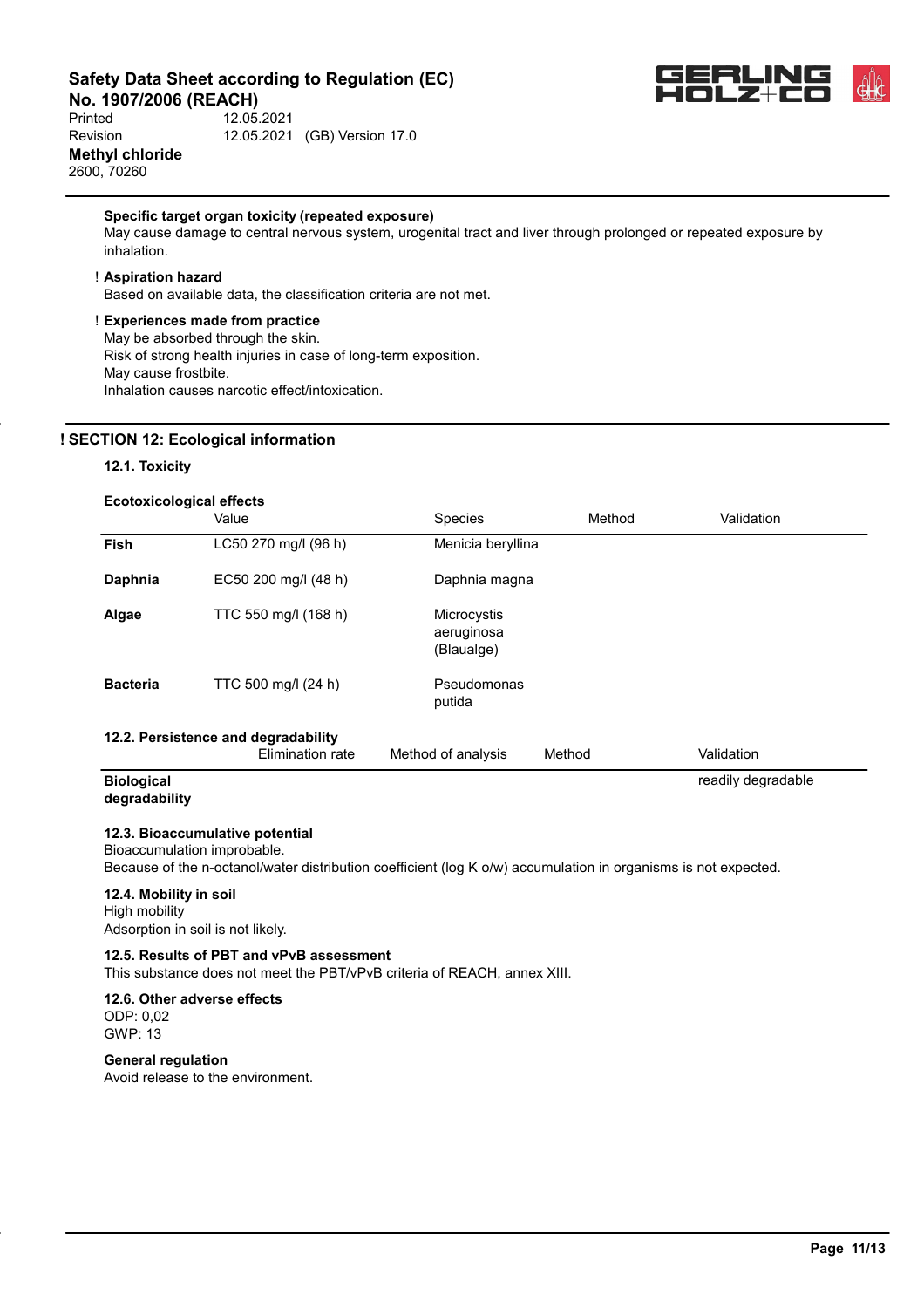**No. 1907/2006 (REACH)**<br>Printed 12.05

Printed 12.05.2021 Revision 12.05.2021 (GB) Version 17.0 **Methyl chloride** 2600, 70260

## **SECTION 13: Disposal considerations**

# **13.1. Waste treatment methods Waste code No.** Name of waste<br>16.05.04\* and the cases in pressure

gases in pressure containers (including halons) containing hazardous substances

Wastes marked with an asterisk are considered to be hazardous waste pursuant to Directive 2008/98/EC on hazardous waste.

# **Recommendations for the product**

Dispose of as hazardous waste.

#### **Recommendations for packaging**

Transportable pressure equipment (empty, residual pressure): Return to supplier / manufacturer.

### **! SECTION 14: Transport information**

|                                     | <b>ADR/RID</b>         | <b>IMDG</b>            | <b>IATA-DGR</b> |
|-------------------------------------|------------------------|------------------------|-----------------|
| 14.1. UN number                     | 1063                   | 1063                   | 1063            |
| 14.2. UN proper shipping<br>name    | <b>METHYL CHLORIDE</b> | <b>METHYL CHLORIDE</b> | Methyl chloride |
| 14.3. Transport hazard<br>class(es) | 2.1                    | 2.1                    | 2.1             |
| 14.4. Packing group                 | $\blacksquare$         | $\blacksquare$         | -               |
| 14.5. Environmental hazards No      |                        | <b>No</b>              | No.             |

#### **14.6. Special precautions for user**

The protective measures listed in Sections 6, 7 and 8 of the Safety Data Sheet have to be considered.

### **14.7. Transport in bulk according to Annex II of MARPOL 73/78 and the IBC Code**

not applicable No transport as bulk according IBC - Code.

#### **Land and inland navigation transport ADR/RID** Hazard label(s) 2.1

Tunnel restriction code B/D Classification code 2F

### **Marine transport IMDG**

Ems: F-D, S-U

#### **Air transport ICAO/IATA-DGR**

Cargo aircraft only: Package max. 150 kg.

#### **! SECTION 15: Regulatory information**

#### **15.1. Safety, health and environmental regulations/legislation specific for the substance or mixture Other regulations (EU)**

Regulation (EU) No. 1005/2009 concerning materials, which cause damage to the ozone layer. Regulation (EC) No 1907/2006 concerning the Registration, Evaluation, Authorisation and Restriction of Chemicals (REACH), Annex XVII No 40.

Directive 2012/18/EU on the control of major-accident hazards involving dangerous substances.

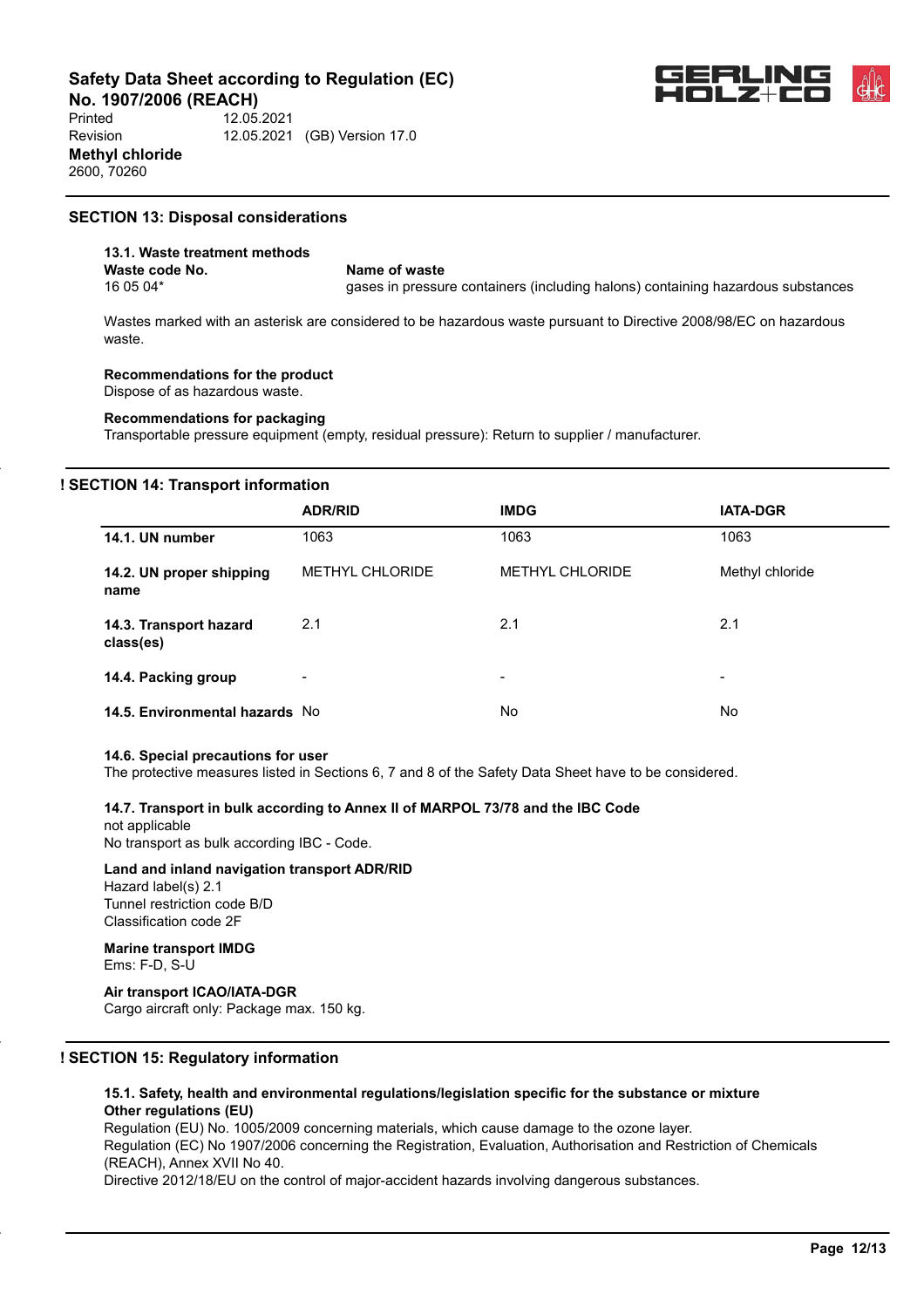**No. 1907/2006 (REACH)**<br>Printed 12.05. Printed 12.05.2021 Revision 12.05.2021 (GB) Version 17.0 **Methyl chloride** 2600, 70260



# **VOC standard**

**VOC content** >=99,9 % 20 °C 4900 hPa

#### **15.2. Chemical Safety Assessment**

For this substance a chemical safety assessment has been carried out.

#### **SECTION 16: Other information**

#### **Recommended uses and restrictions**

National and local regulations concerning chemicals shall be observed.

#### **Further information**

All declarations of safety-data-sheet refer to pure substance.

The information contained herein is based on the state of our knowledge. It characterizes the product with regard to the appropriate safety precautions. It does not represent a guarantee of the properties of the product.

Indication of changes: "!" = Data changed compared with the previous version. Previous version: 16.0 **Sources of key data used**

For the preparation of this safety data sheet, information from our suppliers as well as data from the "database of registered substances" of the European Chemicals Agency (ECHA) and the "GESTIS Database of substances" were used.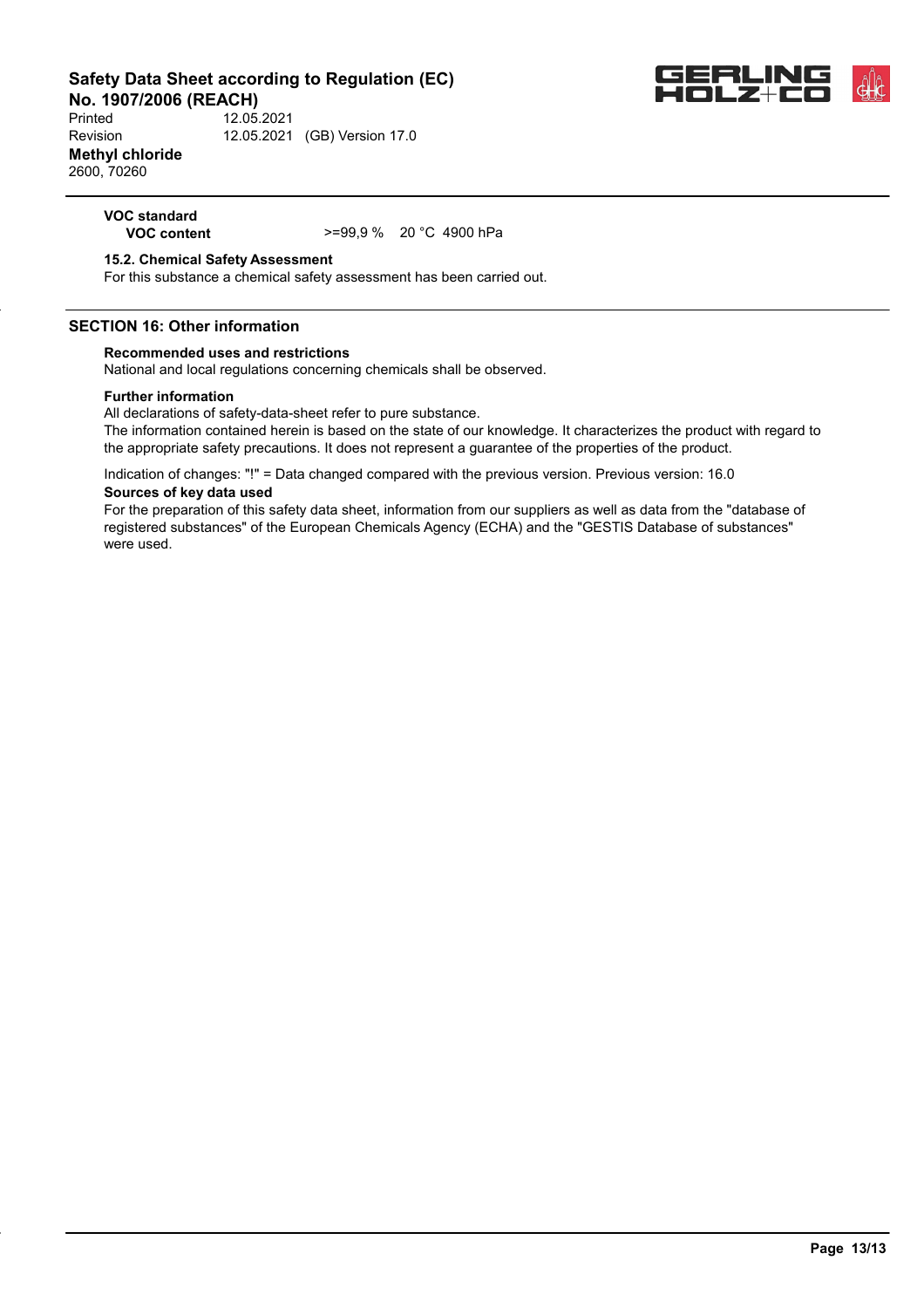**No. 1907/2006 (REACH)** Printed Revision **Methyl chloride** 2600, 70260 12.05.2021 12.05.2021 (GB) Version 17.0



# **Annex: Exposure scenarios**

| 1. Short title of Exposure Scenario: Manufacture       |                                                                                                                                                                                                                                                                                                          |
|--------------------------------------------------------|----------------------------------------------------------------------------------------------------------------------------------------------------------------------------------------------------------------------------------------------------------------------------------------------------------|
| Main User Groups                                       | : SU 3: Industrial uses: Uses of substances as such or in<br>preparations at industrial sites                                                                                                                                                                                                            |
| Sectors of end-use                                     | : SU 3, SU 8.9: Industrial uses: Uses of substances as such or<br>in preparations at industrial sites, Manufacture of bulk, large<br>scale substances (including petroleum products); manufacture<br>of fine chemicals                                                                                   |
| Environmental Release Categories<br>Process categories | $\therefore$ ERC1: Manufacture of the substance<br>: PROC1: Use in closed process, no likelihood of exposure<br>PROC2: Use in closed, continuous process with occasional<br>controlled exposure<br>PROC3: Use in closed batch process (synthesis or<br>formulation)<br>PROC15: Use as laboratory reagent |

# **2.1 Contributing scenario controlling environmental exposure for: ERC1: Manufacture of the substance**

#### **Amount used**

| Annual site tonnage                                                 | : 99999 tonnes/year                                              |  |
|---------------------------------------------------------------------|------------------------------------------------------------------|--|
| Fraction of EU tonnage used in : 100 %                              |                                                                  |  |
| region:                                                             |                                                                  |  |
|                                                                     |                                                                  |  |
| Daily amount per site                                               | $: 333330$ kg/day                                                |  |
|                                                                     |                                                                  |  |
|                                                                     |                                                                  |  |
| Environment factors not influenced by risk management               |                                                                  |  |
|                                                                     |                                                                  |  |
| Dilution Factor (River)<br>$\sim$ 10                                |                                                                  |  |
| Dilution Factor (Coastal Areas) : 100                               |                                                                  |  |
| Other given operational conditions affecting environmental exposure |                                                                  |  |
| Number of emission days per year : 300                              |                                                                  |  |
| Emission or Release Factor: Air : 5 %                               |                                                                  |  |
|                                                                     |                                                                  |  |
| Emission or Release Factor: Water : 0,00075 %                       |                                                                  |  |
| Emission or Release Factor: Soil : 0,01 %                           |                                                                  |  |
| Technical conditions and measures / Organizational measures         |                                                                  |  |
| Remarks                                                             | : Organizational measures to prevent/limit release from the site |  |
|                                                                     |                                                                  |  |
|                                                                     |                                                                  |  |

# **2.2 Contributing scenario controlling worker exposure for: PROC1: Use in closed process, no likelihood of exposure**

| <b>Product characteristics</b><br>Physical Form (at time of use) | : Liquefied gas   |
|------------------------------------------------------------------|-------------------|
| Frequency and duration of use<br>Frequency of use                | $:$ > 4 hours/day |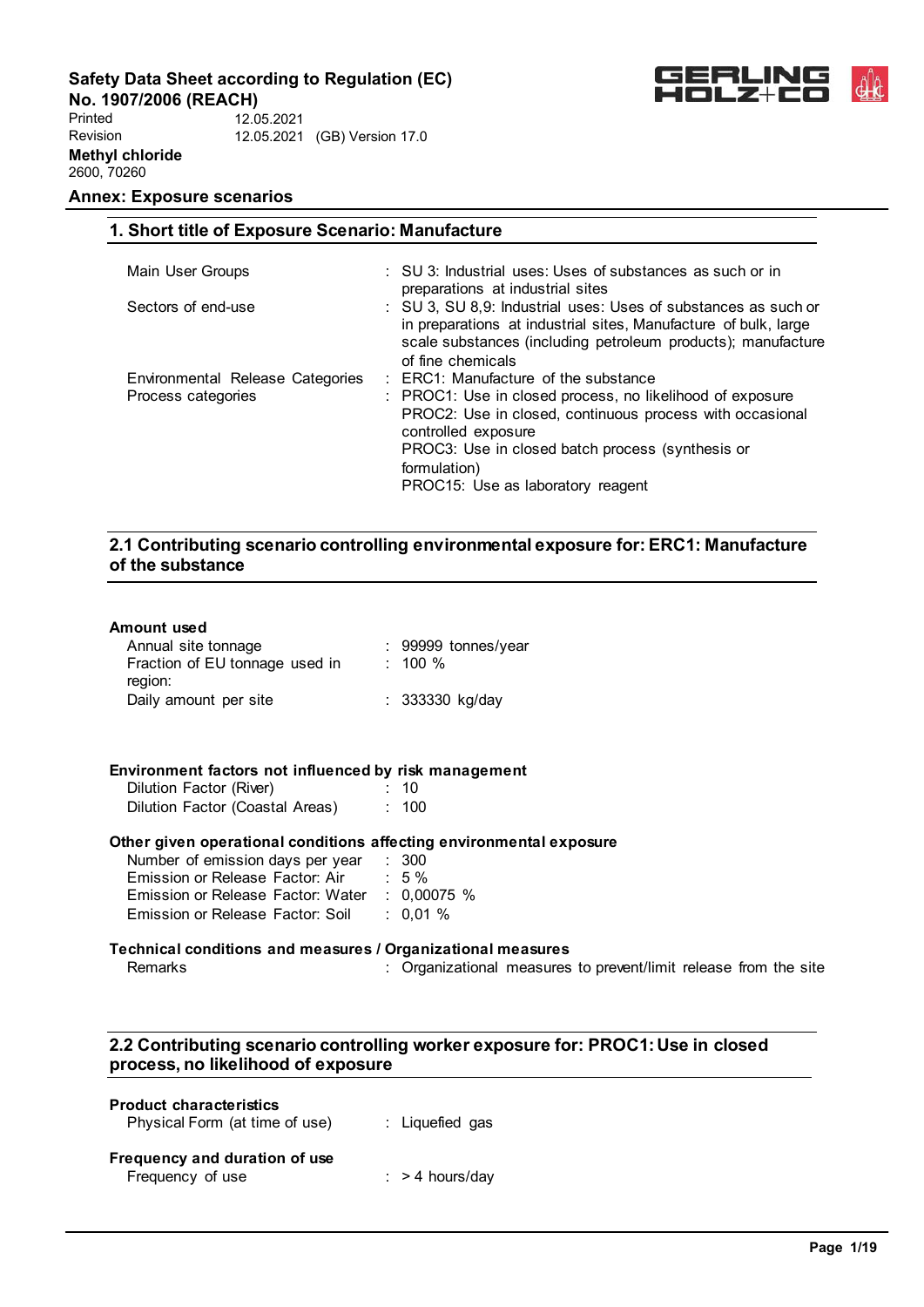**No. 1907/2006 (REACH)**

Printed Revision **Methyl chloride** 2600, 70260 12.05.2021 12.05.2021 (GB) Version 17.0



# **Annex: Exposure scenarios**

# **Other operational conditions affecting workers exposure**

| Outdoor / Indoor |  |
|------------------|--|
| Remarks          |  |

: Outdoor : Assumes a good basic standard of occupational hygiene is implemented

# **2.3 Contributing scenario controlling worker exposure for: PROC2,: Use in closed, continuous process with occasional controlled exposure, Option 1**

| Physical Form (at time of use) | Liquefied gas |
|--------------------------------|---------------|
|--------------------------------|---------------|

# **Frequency and duration of use**

| Frequency of use | $: 1 - 4$ hours/day |
|------------------|---------------------|
|------------------|---------------------|

#### **Other operational conditions affecting workers exposure**

|                  | : Outdoor                                                  |
|------------------|------------------------------------------------------------|
| Outdoor / Indoor | : Assumes a good basic standard of occupational hygiene is |
| Remarks          | implemented                                                |
|                  |                                                            |

#### **Conditions and measures related to personal protection, hygiene and health evaluation** Wear respiratory protection. (Effectiveness (of a measure):  $> = 90 \%$ )

# **2.4 Contributing scenario controlling worker exposure for: PROC2,: Use in closed, continuous process with occasional controlled exposure, Option 2**

| <b>Product characteristics</b><br>Physical Form (at time of use)            | : Liquefied gas            |
|-----------------------------------------------------------------------------|----------------------------|
| Frequency and duration of use<br>Frequency of use                           | $\div$ 15 - 60 minutes/day |
| Other operational conditions affecting workers exposure<br>Outdoor / Indoor | Outdoor                    |

| Remarks | : Assumes a good basic standard of occupational hygiene is |  |
|---------|------------------------------------------------------------|--|
|         | implemented                                                |  |

# **2.5 Contributing scenario controlling worker exposure for: PROC3,: Use in closed batch process (synthesis or formulation), Option 1**

| <b>Product characteristics</b><br>Physical Form (at time of use) | : Liquefied gas                                                           |
|------------------------------------------------------------------|---------------------------------------------------------------------------|
| Frequency and duration of use                                    |                                                                           |
| Frequency of use                                                 | $\therefore$ 1 - 4 hours/day                                              |
| Other operational conditions affecting workers exposure          |                                                                           |
| Outdoor / Indoor                                                 | Indoor                                                                    |
| <b>Remarks</b>                                                   | : Assumes a good basic standard of occupational hygiene is<br>implemented |
| <b>Technical conditions and measures</b>                         |                                                                           |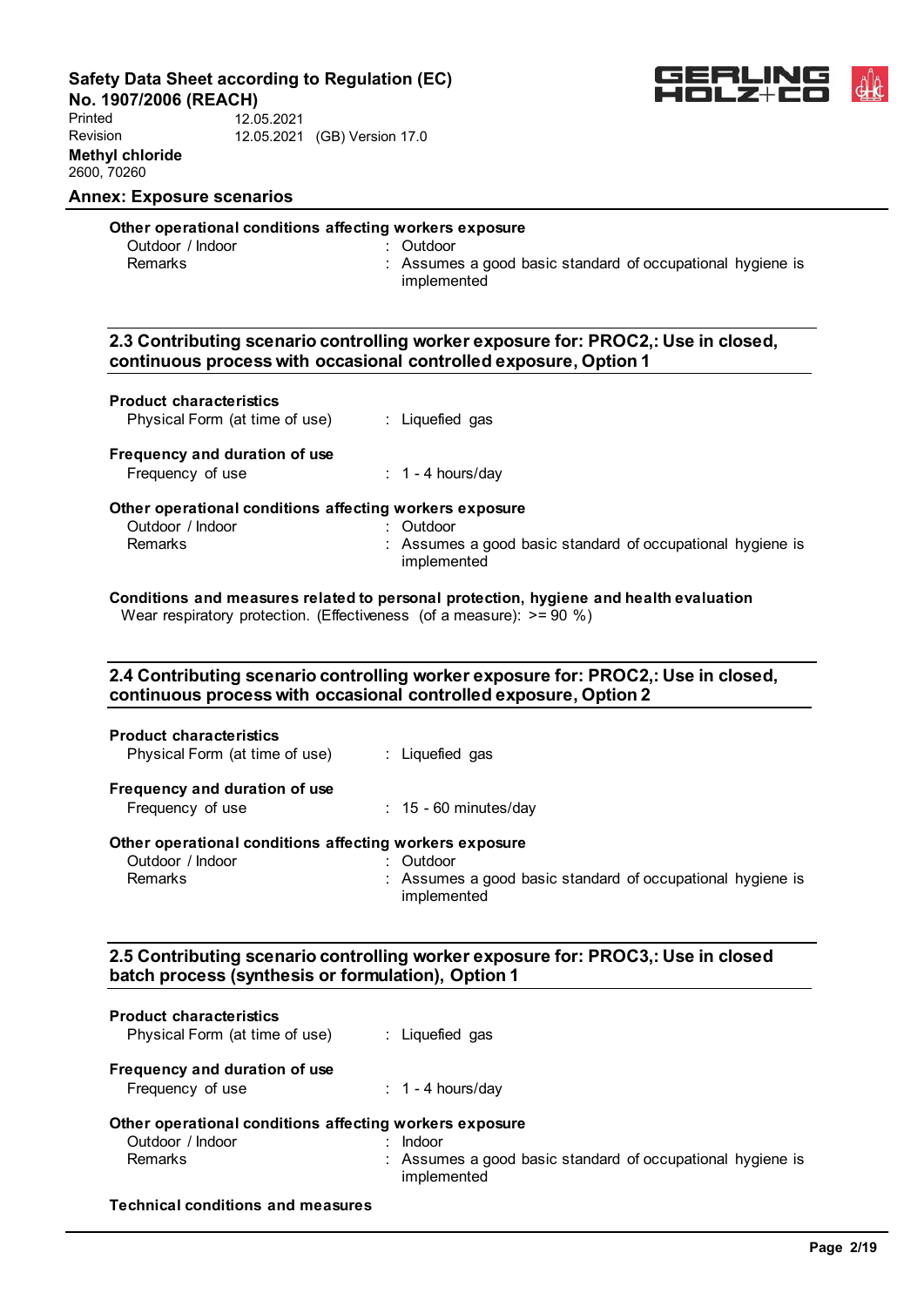

**No. 1907/2006 (REACH)** Printed Revision **Methyl chloride** 2600, 70260 12.05.2021 12.05.2021 (GB) Version 17.0

# **Annex: Exposure scenarios**

Provide extraction ventilation at points where emissions occur. (Effectiveness (of a measure): 90 %)

# **2.6 Contributing scenario controlling worker exposure for: PROC3,: Use in closed batch process (synthesis or formulation), Option 2 Product characteristics** Physical Form (at time of use) : Liquefied gas **Frequency and duration of use** Frequency of use : 1 - 4 hours/day

#### **Other operational conditions affecting workers exposure**

| Outdoor / Indoor | Indoor                                                     |
|------------------|------------------------------------------------------------|
| Remarks          | : Assumes a good basic standard of occupational hygiene is |
|                  | implemented                                                |

#### **Conditions and measures related to personal protection, hygiene and health evaluation** Wear respiratory protection. (Effectiveness (of a measure):  $> = 90 \%$ )

# **2.7 Contributing scenario controlling worker exposure for: PROC3,: Use in closed batch process (synthesis or formulation), Option 3**

| <b>Product characteristics</b><br>Physical Form (at time of use) | : Liquefied gas                                                           |
|------------------------------------------------------------------|---------------------------------------------------------------------------|
| Frequency and duration of use                                    |                                                                           |
| Frequency of use                                                 | $\therefore$ 1 - 4 hours/day                                              |
| Other operational conditions affecting workers exposure          |                                                                           |
| Outdoor / Indoor                                                 | : Outdoor                                                                 |
| Remarks                                                          | : Assumes a good basic standard of occupational hygiene is<br>implemented |

#### **Conditions and measures related to personal protection, hygiene and health evaluation** Wear respiratory protection. (Effectiveness (of a measure):  $> = 90 \%$ )

# **2.8 Contributing scenario controlling worker exposure for: PROC3,: Use in closed batch process (synthesis or formulation), Option 4**

| <b>Product characteristics</b><br>Physical Form (at time of use)                              | : Liquefied gas                                                                        |
|-----------------------------------------------------------------------------------------------|----------------------------------------------------------------------------------------|
| Frequency and duration of use<br>Frequency of use                                             | $\therefore$ < 15 minutes/day                                                          |
| Other operational conditions affecting workers exposure<br>Outdoor / Indoor<br><b>Remarks</b> | : Outdoor<br>: Assumes a good basic standard of occupational hygiene is<br>implemented |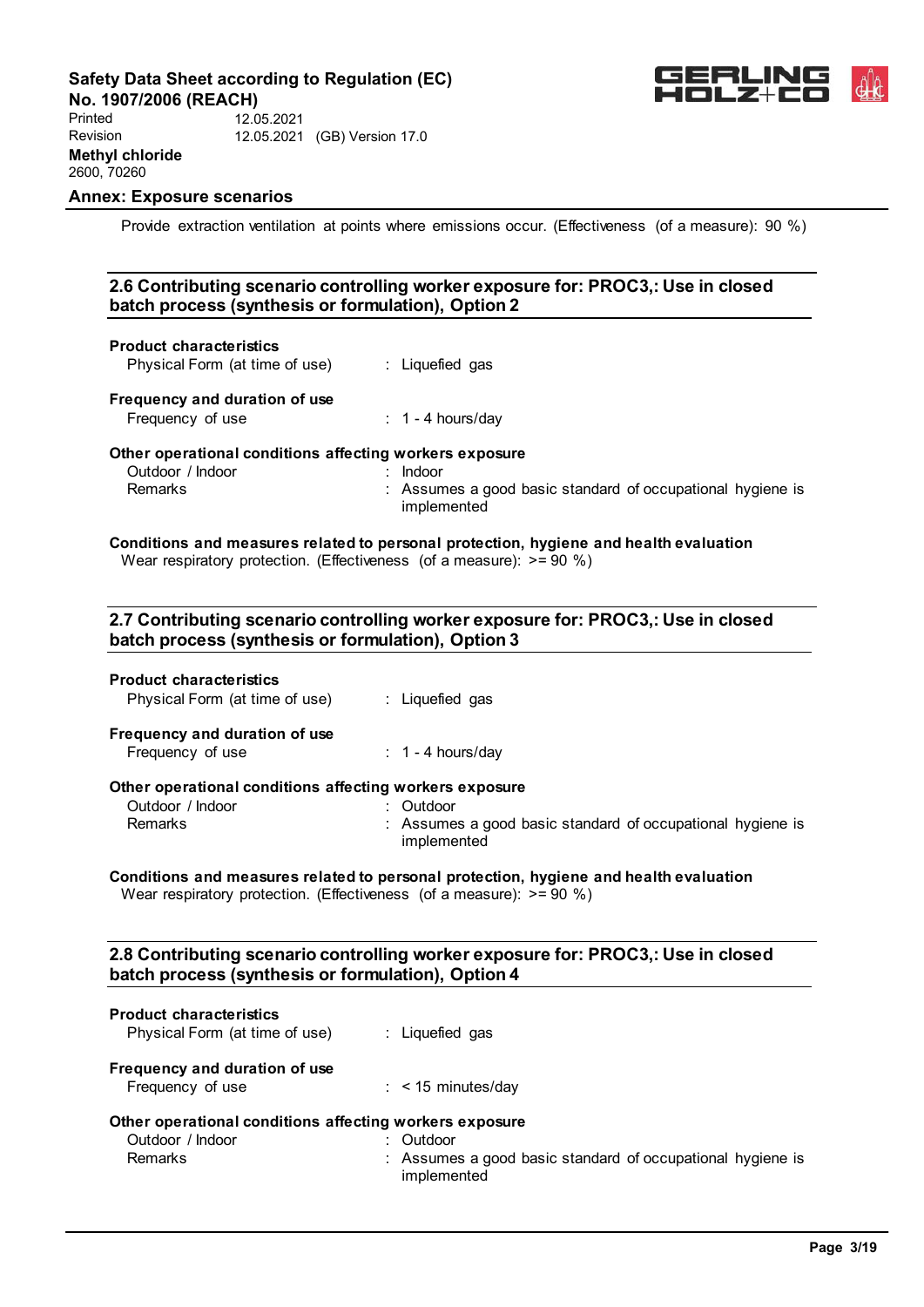**No. 1907/2006 (REACH)** Printed Revision **Methyl chloride** 2600, 70260 12.05.2021 12.05.2021 (GB) Version 17.0



#### **Annex: Exposure scenarios**

# **2.9 Contributing scenario controlling worker exposure for: PROC15: Use as laboratory reagent**

#### **Product characteristics**

Physical Form (at time of use) : Liquefied gas

# **Frequency and duration of use**

Frequency of use : 15 - 60 minutes

# **Other operational conditions affecting workers exposure**

| Outdoor / Indoor | Indoor                                                                    |
|------------------|---------------------------------------------------------------------------|
| Remarks          | : Assumes a good basic standard of occupational hygiene is<br>implemented |

# **Technical conditions and measures**

Provide extraction ventilation at points where emissions occur. (Effectiveness (of a measure): 90 %)

# **3. Exposure estimation and reference to its source**

#### **Environment**

| Contributing<br>Scenario | Exposure<br>Assessment<br>Method | Specific<br>conditions | Compartment  | Value | Level of<br>Exposure       | <b>RCR</b> |
|--------------------------|----------------------------------|------------------------|--------------|-------|----------------------------|------------|
| ERC1                     | ECETOC TRA                       |                        | Fresh water  |       | 0,0051 mg/L                | 0,0255     |
|                          |                                  |                        | Fresh water  |       | 0,0342 mg/kg               | 0,0348     |
|                          |                                  |                        | sediment     |       | dry weight                 |            |
|                          |                                  |                        | Marine water |       | 0,0125 mg/L                | 0,625      |
|                          |                                  |                        | Marine       |       | 0,0839 mg/kg               | 0,853      |
|                          |                                  |                        | sediment     |       | dry weight                 |            |
|                          |                                  |                        | Sewage       |       | $0,051$ mg/L               | 0,170      |
|                          |                                  |                        | treatment    |       |                            |            |
|                          |                                  |                        | plant        |       |                            |            |
|                          |                                  |                        | Soil         |       | 0,0544 mg/kg<br>dry weight | 0,384      |

#### **Workers**

| Contributing<br>Scenario | Exposure<br>Assessment<br>Method | Specific conditions | Value                                              | Level of<br>Exposure      | <b>RCR</b> |
|--------------------------|----------------------------------|---------------------|----------------------------------------------------|---------------------------|------------|
| PROC1                    | ECETOC TRA<br>worker v3          |                     | Worker -<br>inhalative,<br>long-term -<br>systemic | $0,015$ mg/m <sup>3</sup> | 0,001      |
| PROC <sub>2</sub>        | ECETOC TRA<br>worker v3          | Option 1            | Worker -<br>inhalative,<br>long-term -<br>systemic | 2,229 mg/m <sup>3</sup>   | 0,178      |
| PROC <sub>2</sub>        | ECETOC TRA<br>worker v3          | Option 2            | Worker -<br>inhalative,<br>long-term -<br>systemic | 7,429 mg/m <sup>3</sup>   | 0,594      |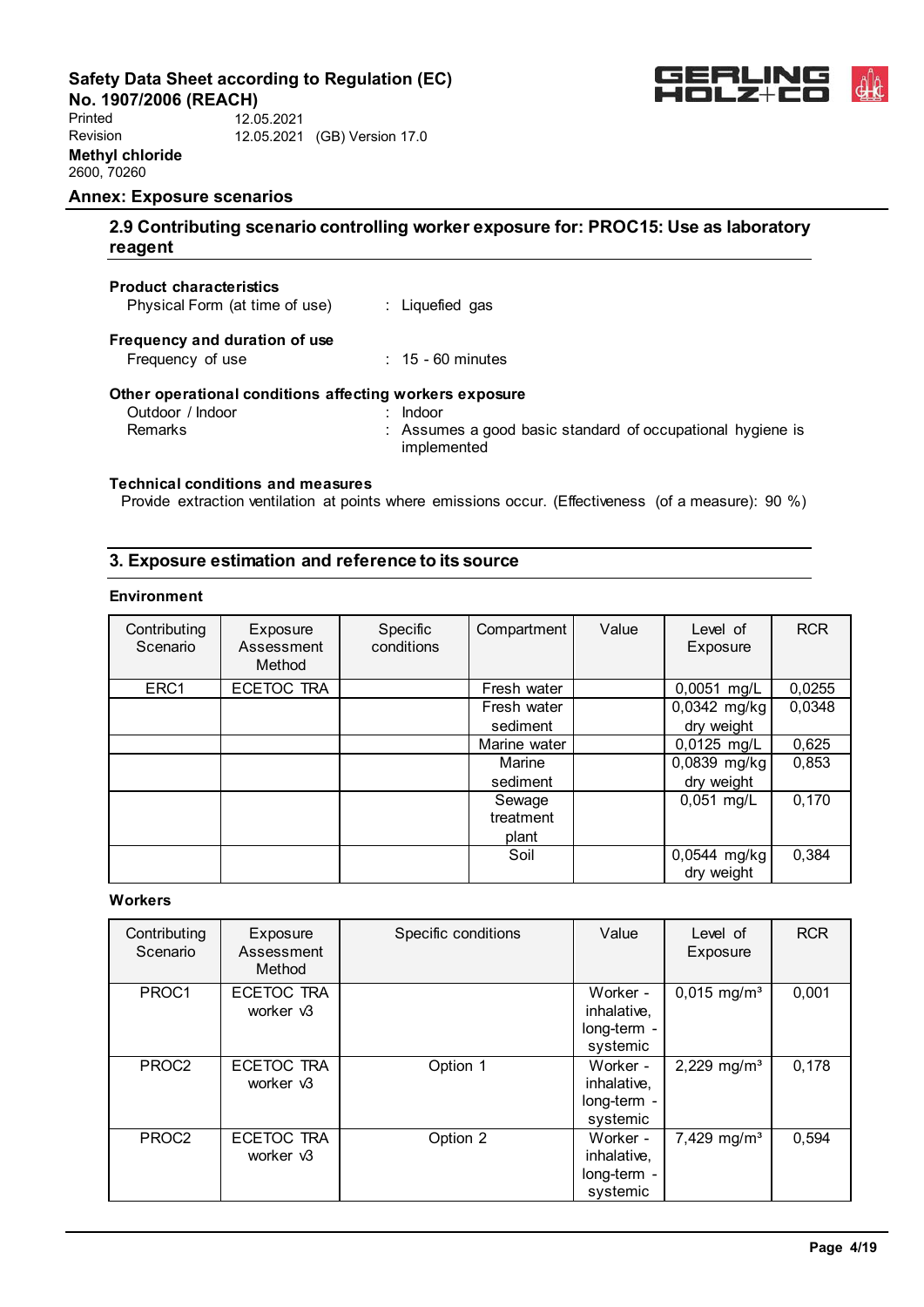

**No. 1907/2006 (REACH)** Printed Revision **Methyl chloride** 2600, 70260 12.05.2021 12.05.2021 (GB) Version 17.0

# **Annex: Exposure scenarios**

| PROC3             | ECETOC TRA<br>worker v3 | Option 1                   | Worker -<br>inhalative,<br>long-term -<br>systemic | 6,368 mg/ $m^3$         | 0,509 |
|-------------------|-------------------------|----------------------------|----------------------------------------------------|-------------------------|-------|
| PROC <sub>3</sub> | ECETOC TRA<br>worker v3 | Option 2                   | Worker -<br>inhalative,<br>long-term -<br>systemic | 6,368 mg/ $m^3$         | 0,509 |
| PROC <sub>3</sub> | ECETOC TRA<br>worker v3 | Option 3                   | Worker -<br>inhalative,<br>long-term -<br>systemic | 4,457 mg/m <sup>3</sup> | 0,357 |
| PROC3             | ECETOC TRA<br>worker v3 | Option 4                   | Worker -<br>inhalative,<br>long-term -<br>systemic | 7,429 mg/m <sup>3</sup> | 0,594 |
| PROC15            | ECETOC TRA<br>worker v3 | Quality control of samples | Worker -<br>inhalative,<br>long-term -<br>systemic | 2,123 mg/m <sup>3</sup> | 0,170 |

ERC1: Manufacture of the substance

PROC1: Use in closed process, no likelihood of exposure

PROC15: Use as laboratory reagent

PROC2: Use in closed, continuous process with occasional controlled exposure

PROC3: Use in closed batch process (synthesis or formulation)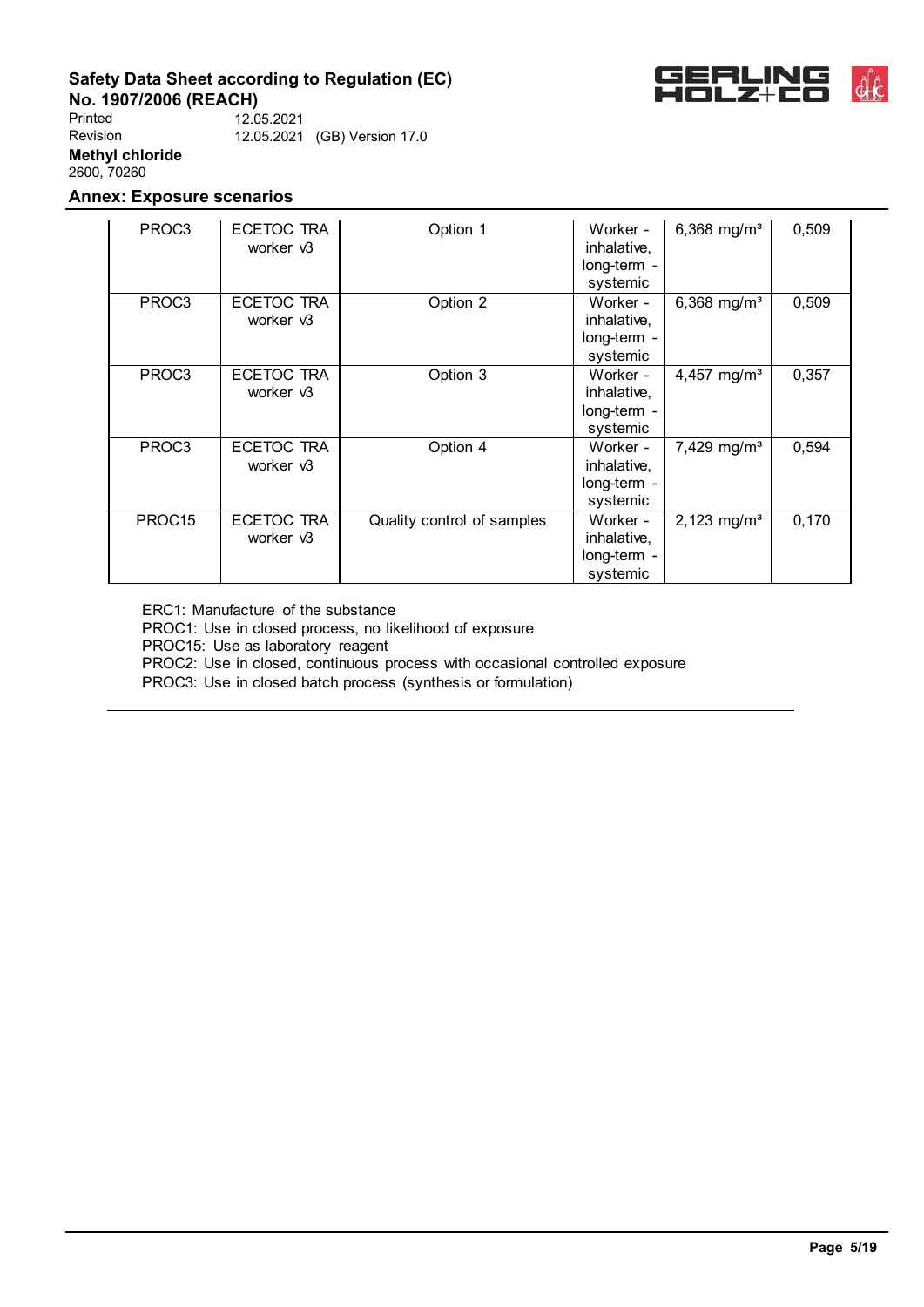**No. 1907/2006 (REACH)**

Printed Revision **Methyl chloride** 2600, 70260 12.05.2021 12.05.2021 (GB) Version 17.0

**1. Short title of Exposure Scenario: Intermediate**

# **Annex: Exposure scenarios**



| Main User Groups                 | $\therefore$ SU 3: Industrial uses: Uses of substances as such or in<br>preparations at industrial sites                                                                                                                                                         |
|----------------------------------|------------------------------------------------------------------------------------------------------------------------------------------------------------------------------------------------------------------------------------------------------------------|
| Sectors of end-use               | : SU 3, SU8, SU9, SU11: Industrial uses: Uses of substances<br>as such or in preparations at industrial sites, Manufacture of<br>bulk, large scale chemicals (including petroleum products),<br>Manufacture of fine chemicals. Manufacture of rubber<br>products |
| Environmental Release Categories | : ERC6a: Use of intermediate                                                                                                                                                                                                                                     |
| Chemical product category        | $\therefore$ PC19: Intermediate                                                                                                                                                                                                                                  |
|                                  | PC21: Laboratory chemicals                                                                                                                                                                                                                                       |
| Process categories               | : PROC1: Use in closed process, no likelihood of exposure<br>PROC2: Use in closed, continuous process with occasional<br>controlled exposure<br>PROC3: Use in closed batch process (synthesis or<br>formulation)<br>PROC15: Use as laboratory reagent            |

# **2.1 Contributing scenario controlling environmental exposure for: ERC6a: Use of intermediate**

| Amount used<br>Annual site tonnage<br>Fraction of EU tonnage used in : 100 %<br>region:<br>Daily amount per site<br>: 416663 kg/day<br>Environment factors not influenced by risk management<br>Dilution Factor (River)<br>$\therefore$ 10<br>Dilution Factor (Coastal Areas) : 100<br>Other given operational conditions affecting environmental exposure<br>Number of emission days per year : 300<br>Emission or Release Factor: Air : 5 %<br>Emission or Release Factor: Water : 0,0006 %<br>Emission or Release Factor: Soil : 0,01 %<br>Technical conditions and measures / Organizational measures<br>Remarks |  |                                                                  |
|----------------------------------------------------------------------------------------------------------------------------------------------------------------------------------------------------------------------------------------------------------------------------------------------------------------------------------------------------------------------------------------------------------------------------------------------------------------------------------------------------------------------------------------------------------------------------------------------------------------------|--|------------------------------------------------------------------|
|                                                                                                                                                                                                                                                                                                                                                                                                                                                                                                                                                                                                                      |  |                                                                  |
|                                                                                                                                                                                                                                                                                                                                                                                                                                                                                                                                                                                                                      |  |                                                                  |
|                                                                                                                                                                                                                                                                                                                                                                                                                                                                                                                                                                                                                      |  |                                                                  |
|                                                                                                                                                                                                                                                                                                                                                                                                                                                                                                                                                                                                                      |  | : Organizational measures to prevent/limit release from the site |

# **2.2 Contributing scenario controlling worker exposure for: PROC1,: Use in closed process, no likelihood of exposure, Option 1**

# **Product characteristics**

| Physical Form (at time of use) |  | Liquefied gas |  |
|--------------------------------|--|---------------|--|
|--------------------------------|--|---------------|--|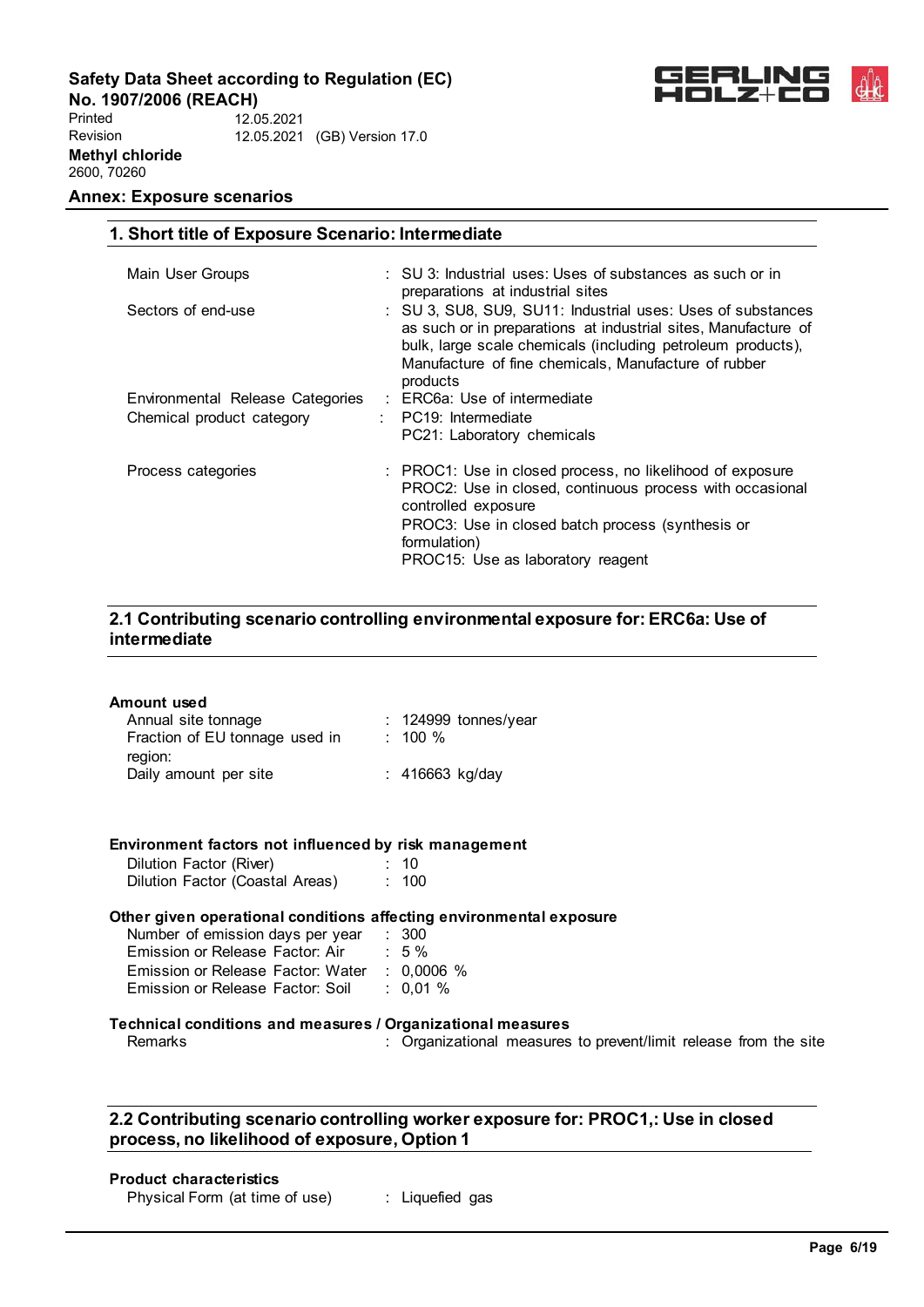**No. 1907/2006 (REACH)**

Printed Revision **Methyl chloride** 2600, 70260 12.05.2021 12.05.2021 (GB) Version 17.0



| <b>Annex: Exposure scenarios</b>                        |                                                                                                                                                       |
|---------------------------------------------------------|-------------------------------------------------------------------------------------------------------------------------------------------------------|
| Frequency and duration of use<br>Frequency of use       | $:$ > 4 hours/day                                                                                                                                     |
|                                                         |                                                                                                                                                       |
| Other operational conditions affecting workers exposure |                                                                                                                                                       |
| Outdoor / Indoor                                        | Indoor                                                                                                                                                |
| Remarks                                                 | : Assumes a good basic standard of occupational hygiene is<br>implemented                                                                             |
| process, no likelihood of exposure, Option 2            | 2.3 Contributing scenario controlling worker exposure for: PROC1,: Use in closed                                                                      |
|                                                         |                                                                                                                                                       |
| <b>Product characteristics</b>                          |                                                                                                                                                       |
| Physical Form (at time of use)                          | : Liquefied gas                                                                                                                                       |
| Frequency and duration of use                           |                                                                                                                                                       |
| Frequency of use                                        | $:$ > 4 hours/day                                                                                                                                     |
| Other operational conditions affecting workers exposure |                                                                                                                                                       |
| Outdoor / Indoor                                        | : Outdoor                                                                                                                                             |
| Remarks                                                 | : Assumes a good basic standard of occupational hygiene is                                                                                            |
|                                                         | implemented                                                                                                                                           |
|                                                         |                                                                                                                                                       |
|                                                         | 2.4 Contributing scenario controlling worker exposure for: PROC2,: Use in closed,<br>continuous process with occasional controlled exposure, Option 1 |
|                                                         |                                                                                                                                                       |
|                                                         |                                                                                                                                                       |
| <b>Product characteristics</b>                          |                                                                                                                                                       |
| Physical Form (at time of use)                          | : Liquefied gas                                                                                                                                       |
| Frequency and duration of use                           |                                                                                                                                                       |

# Outdoor / Indoor : Indoor : Indoor : Indoor : Indoor : Indoor : Indoor : Indoor : Indoor : Indoor : Indoor : I : Assumes a good basic standard of occupational hygiene is implemented

### **Conditions and measures related to personal protection, hygiene and health evaluation** Wear respiratory protection. (Effectiveness (of a measure):  $>= 90 %$ )

# **2.5 Contributing scenario controlling worker exposure for: PROC2,: Use in closed, continuous process with occasional controlled exposure, Option 2**

| <b>Product characteristics</b><br>Physical Form (at time of use)            | : Liquefied gas            |
|-----------------------------------------------------------------------------|----------------------------|
| Frequency and duration of use<br>Frequency of use                           | $\therefore$ > 4 hours/day |
| Other operational conditions affecting workers exposure<br>Outdoor / Indoor |                            |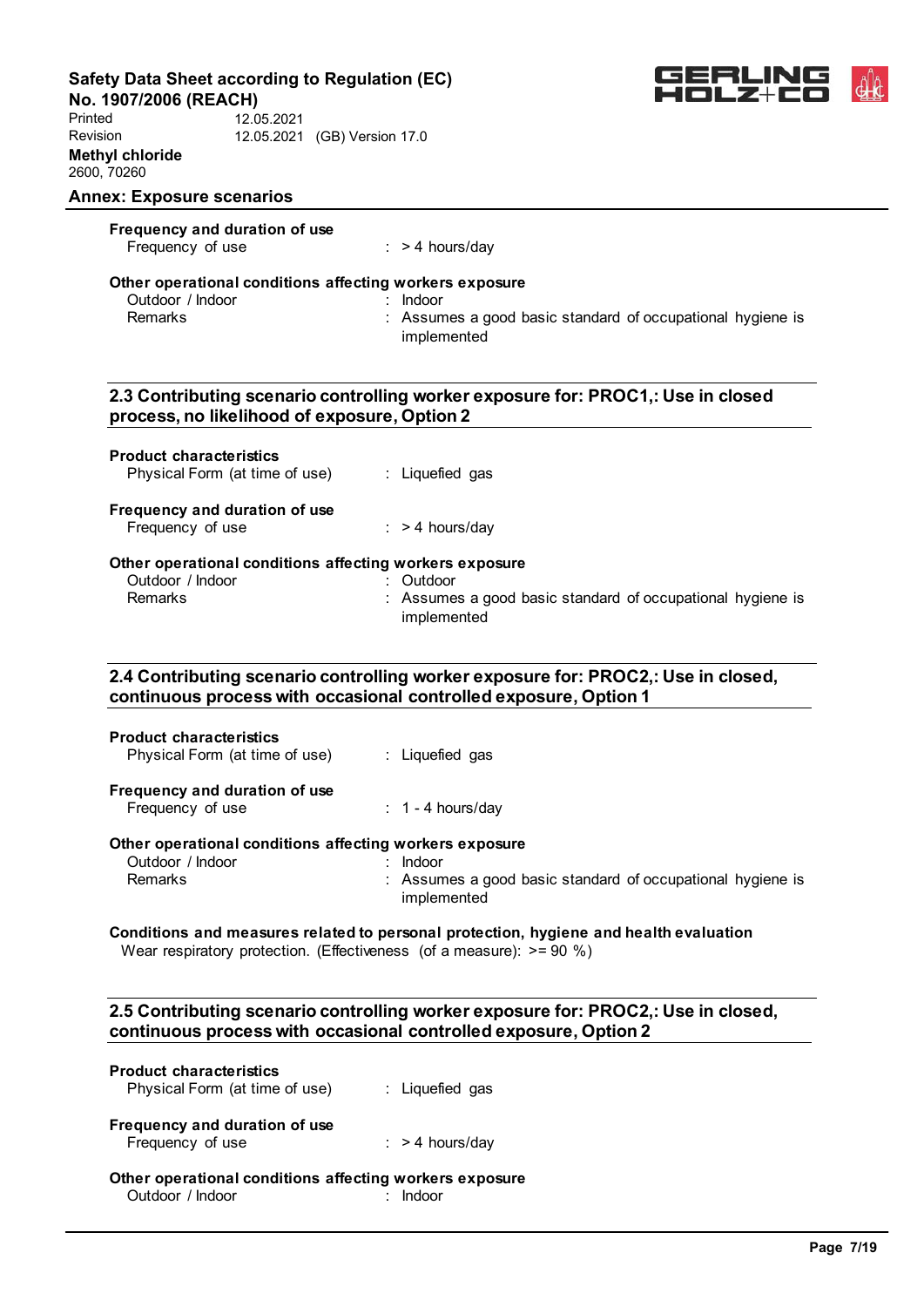**No. 1907/2006 (REACH)**

Printed Revision **Methyl chloride** 2600, 70260 12.05.2021 12.05.2021 (GB) Version 17.0



# **Annex: Exposure scenarios**

Remarks **Example 20** Remarks : Assumes a good basic standard of occupational hygiene is implemented

#### **Technical conditions and measures**

Provide extraction ventilation at points where emissions occur. (Effectiveness (of a measure): 90 %)

# **2.6 Contributing scenario controlling worker exposure for: PROC2,: Use in closed, continuous process with occasional controlled exposure, Option 3**

| <b>Product characteristics</b><br>Physical Form (at time of use) | : Liquefied gas                                                           |
|------------------------------------------------------------------|---------------------------------------------------------------------------|
| Frequency and duration of use<br>Frequency of use                | $: 15 - 60$ minutes/day                                                   |
| Other operational conditions affecting workers exposure          |                                                                           |
| Outdoor / Indoor                                                 | Outdoor                                                                   |
| <b>Remarks</b>                                                   | : Assumes a good basic standard of occupational hygiene is<br>implemented |

# **2.7 Contributing scenario controlling worker exposure for: PROC2,: Use in closed, continuous process with occasional controlled exposure, Option 4**

| <b>Product characteristics</b><br>Physical Form (at time of use) | : Liquefied gas                                                           |
|------------------------------------------------------------------|---------------------------------------------------------------------------|
| Frequency and duration of use<br>Frequency of use                | $\div$ 1 - 4 hours/day                                                    |
| Other operational conditions affecting workers exposure          |                                                                           |
| Outdoor / Indoor                                                 | Outdoor                                                                   |
| <b>Remarks</b>                                                   | : Assumes a good basic standard of occupational hygiene is<br>implemented |

# **Conditions and measures related to personal protection, hygiene and health evaluation**

Wear respiratory protection. (Effectiveness (of a measure):  $> = 90 \%$ )

# **2.8 Contributing scenario controlling worker exposure for: PROC3,: Use in closed batch process (synthesis or formulation), Option 1**

| <b>Product characteristics</b><br>Physical Form (at time of use)                       | : Liquefied gas                                                                     |
|----------------------------------------------------------------------------------------|-------------------------------------------------------------------------------------|
| Frequency and duration of use<br>Frequency of use                                      | $\therefore$ 1 - 4 hours/day                                                        |
| Other operational conditions affecting workers exposure<br>Outdoor / Indoor<br>Remarks | Indoor<br>: Assumes a good basic standard of occupational hygiene is<br>implemented |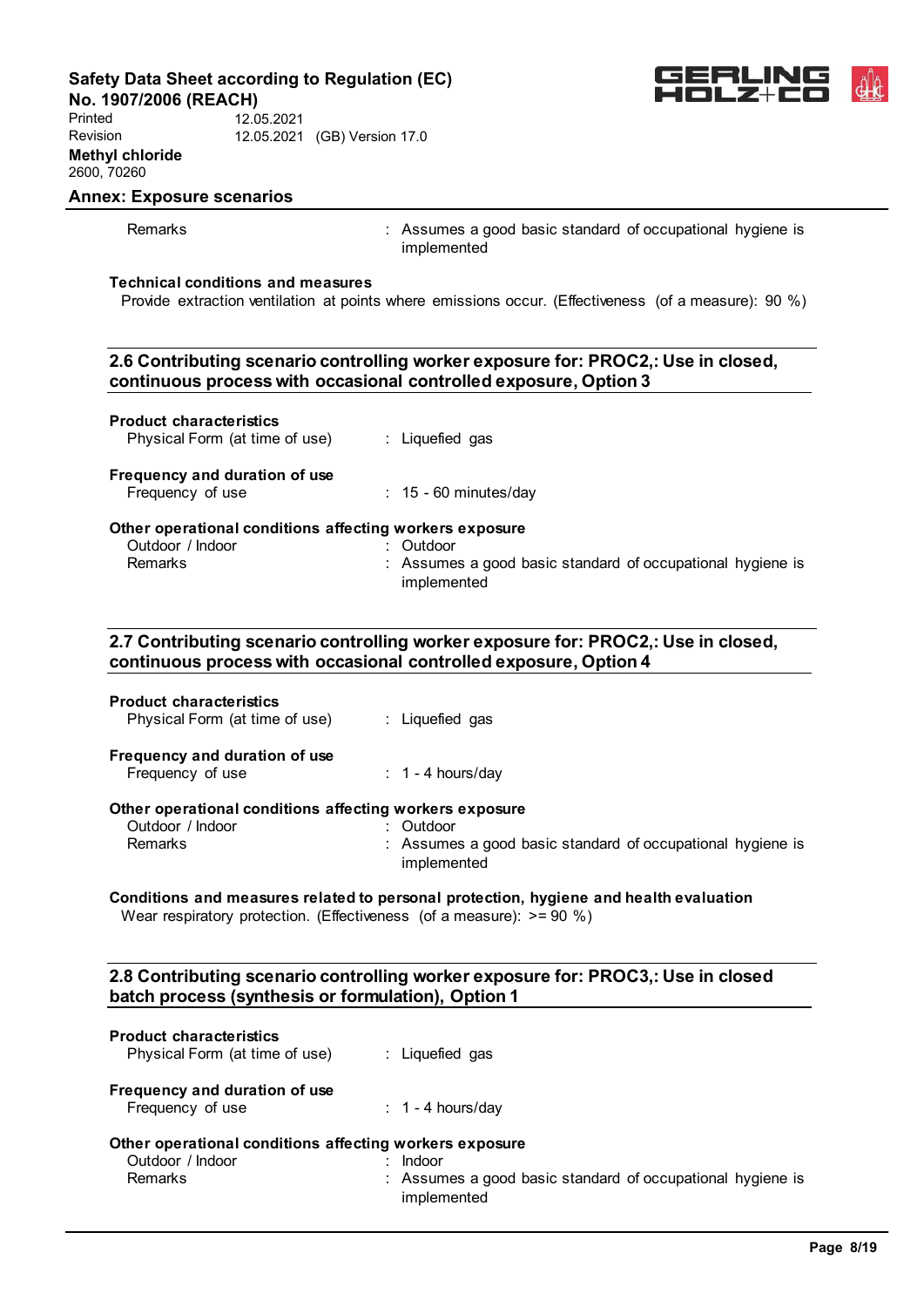**No. 1907/2006 (REACH)** Printed Revision **Methyl chloride** 2600, 70260 12.05.2021 12.05.2021 (GB) Version 17.0



#### **Annex: Exposure scenarios**

#### **Technical conditions and measures**

Provide extraction ventilation at points where emissions occur. (Effectiveness (of a measure): 90 %)

# **2.9 Contributing scenario controlling worker exposure for: PROC3,: Use in closed batch process (synthesis or formulation), Option 1**

| batch process (synthesis or formulation), Option 1                                     |                                                                                         |
|----------------------------------------------------------------------------------------|-----------------------------------------------------------------------------------------|
| <b>Product characteristics</b><br>Physical Form (at time of use)                       | : Liquefied gas                                                                         |
| Frequency and duration of use<br>Frequency of use                                      | $\therefore$ 1 - 4 hours/day                                                            |
| Other operational conditions affecting workers exposure<br>Outdoor / Indoor<br>Remarks | $:$ Indoor<br>: Assumes a good basic standard of occupational hygiene is<br>implemented |
| Wear respiratory protection. (Effectiveness (of a measure): $> = 90\%$ )               | Conditions and measures related to personal protection, hygiene and health evaluation   |
| . م در دانامه بازار در انامه از روزند و از در دانامه در در در در در در دانه دانامه دان | 2.10 Contributing scenario controlling worker exposure for: PROC3,: Use in closed       |

# **2.10 Contributing scenario controlling worker exposure for: PROC3,: Use in closed batch process (synthesis or formulation), Option 3**

| <b>Product characteristics</b><br>Physical Form (at time of use) | : Liquefied gas                                            |
|------------------------------------------------------------------|------------------------------------------------------------|
| Frequency and duration of use<br>Frequency of use                | $\div$ 1 - 4 hours/day                                     |
| Other operational conditions affecting workers exposure          |                                                            |
| Outdoor / Indoor                                                 | : Outdoor                                                  |
| Remarks                                                          | : Assumes a good basic standard of occupational hygiene is |

# implemented

# **Conditions and measures related to personal protection, hygiene and health evaluation**

Wear respiratory protection. (Effectiveness (of a measure):  $> = 90 \%$ )

# **2.11 Contributing scenario controlling worker exposure for: PROC3,: Use in closed batch process (synthesis or formulation), Option 4**

| <b>Product characteristics</b><br>Physical Form (at time of use)                       | : Liquefied gas                                                           |
|----------------------------------------------------------------------------------------|---------------------------------------------------------------------------|
| Frequency and duration of use<br>Frequency of use                                      | $\therefore$ < 15 minutes/day                                             |
| Other operational conditions affecting workers exposure<br>Outdoor / Indoor<br>Remarks | $:$ Outdoor<br>: Assumes a good basic standard of occupational hygiene is |
|                                                                                        | implemented                                                               |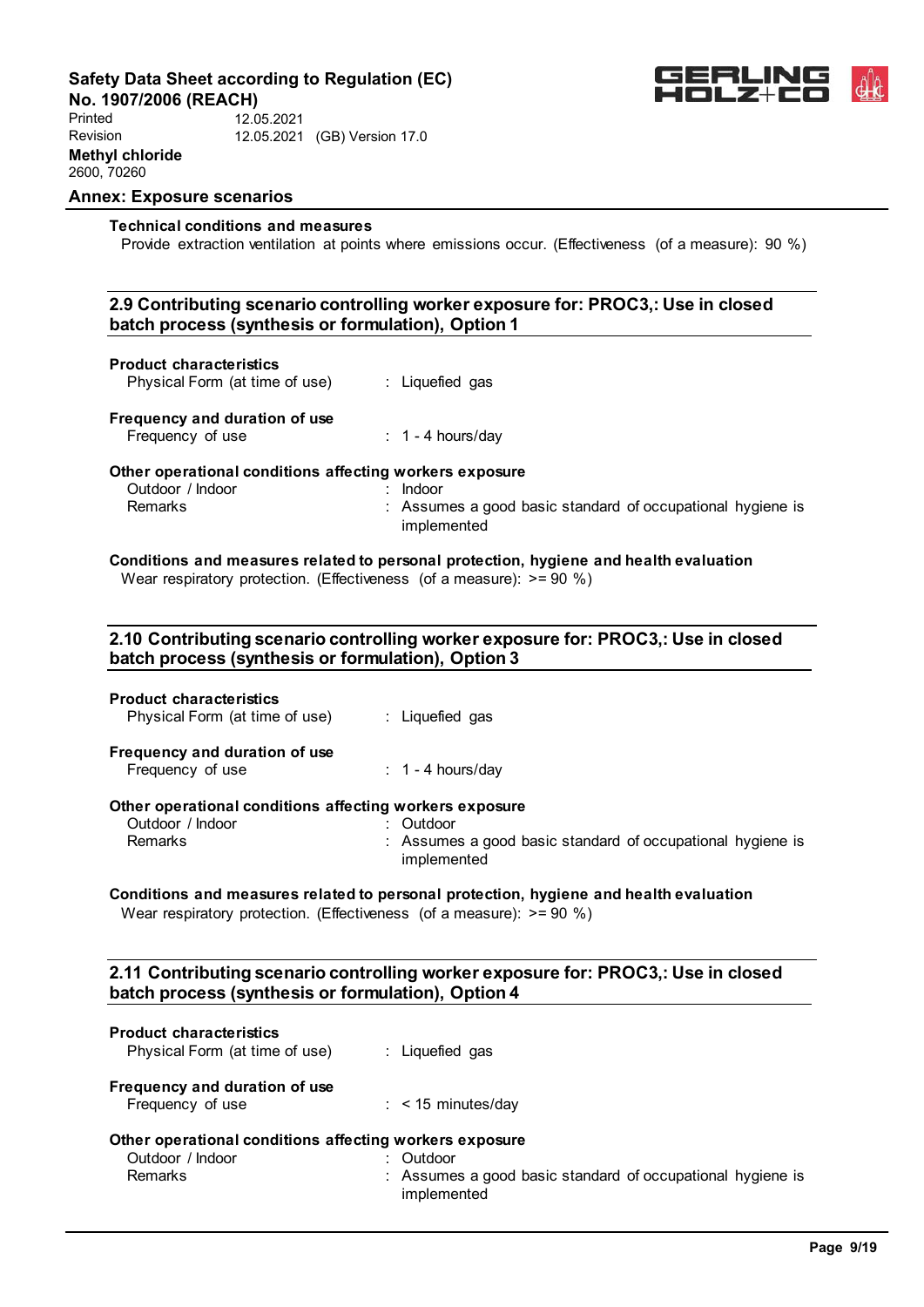**No. 1907/2006 (REACH)** Printed Revision **Methyl chloride** 2600, 70260 12.05.2021 12.05.2021 (GB) Version 17.0



#### **Annex: Exposure scenarios**

# **2.12 Contributing scenario controlling worker exposure for: PROC15: Use as laboratory reagent**

#### **Product characteristics**

Physical Form (at time of use) : Liquefied gas

# **Frequency and duration of use**

Frequency of use : 15 - 60 minutes

# **Other operational conditions affecting workers exposure**

| Outdoor / Indoor | Indoor                                                     |
|------------------|------------------------------------------------------------|
| Remarks          | : Assumes a good basic standard of occupational hygiene is |
|                  | implemented                                                |

# **Technical conditions and measures**

Provide extraction ventilation at points where emissions occur. (Effectiveness (of a measure): 90 %)

# **3. Exposure estimation and reference to its source**

### **Environment**

| Contributing<br>Scenario | Exposure<br>Assessment<br>Method | Specific<br>conditions | Compartment                  | Value | Level of<br>Exposure       | <b>RCR</b> |
|--------------------------|----------------------------------|------------------------|------------------------------|-------|----------------------------|------------|
| ERC <sub>6a</sub>        | ECETOC TRA                       |                        | Fresh water                  |       | 0,0051 mg/L                | 0,0255     |
|                          |                                  |                        | Fresh water<br>sediment      |       | 0,0342 mg/kg<br>dry weight | 0,0348     |
|                          |                                  |                        | Marine water                 |       | 0,0125 mg/L                | 0,625      |
|                          |                                  |                        | Marine<br>sediment           |       | 0,0839 mg/kg<br>dry weight | 0,853      |
|                          |                                  |                        | Sewage<br>treatment<br>plant |       | 0,0510 mg/L                | 0,170      |
|                          |                                  |                        | Soil                         |       | 0,0686 mg/kg<br>dry weight | 0,482      |

# **Workers**

| Contributing<br>Scenario | Exposure<br>Assessment<br>Method      | Specific conditions | Value                                              | Level of<br>Exposure      | <b>RCR</b> |
|--------------------------|---------------------------------------|---------------------|----------------------------------------------------|---------------------------|------------|
| PROC1                    | ECETOC TRA<br>worker v3               | Option 1            | Worker -<br>inhalative,<br>long-term -<br>systemic | $0,021$ mg/m <sup>3</sup> | 0,002      |
| PROC1                    | <b>ECETOC TRA</b><br>worker v3        | Option 2            | Worker -<br>inhalative,<br>long-term -<br>systemic | $0,015$ mg/m <sup>3</sup> | 0,001      |
| PROC <sub>2</sub>        | ECETOC TRA<br>v <sub>2.0</sub> Worker | Option 1            | Worker -<br>inhalative,                            | 3,184 mg/m <sup>3</sup>   | 0,255      |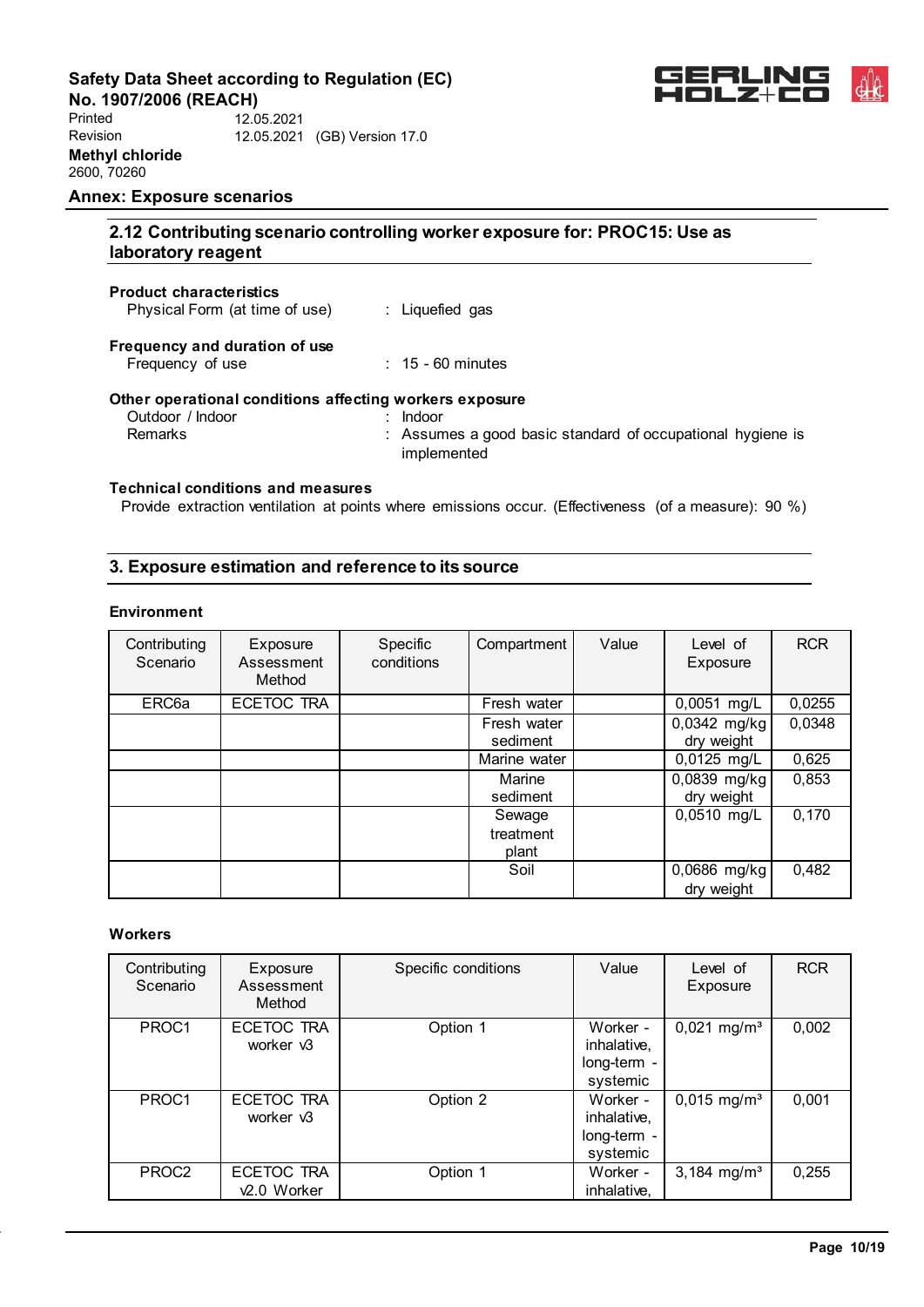

**No. 1907/2006 (REACH)** Printed Revision **Methyl chloride** 2600, 70260 12.05.2021 12.05.2021 (GB) Version 17.0

# **Annex: Exposure scenarios**

|        |                   |          | long-term - |                           |       |
|--------|-------------------|----------|-------------|---------------------------|-------|
|        |                   |          | systemic    |                           |       |
| PROC2  | ECETOC TRA        | Option 2 | Worker -    | $5,306$ mg/m <sup>3</sup> | 0,425 |
|        | worker v3         |          | inhalative, |                           |       |
|        |                   |          | long-term - |                           |       |
|        |                   |          | systemic    |                           |       |
| PROC2  | <b>ECETOC TRA</b> | Option 3 | Worker -    | 7,429 mg/m <sup>3</sup>   | 0,594 |
|        | worker v3         |          | inhalative, |                           |       |
|        |                   |          | long-term - |                           |       |
|        |                   |          | systemic    |                           |       |
| PROC2  | <b>ECETOC TRA</b> | Option 4 | Worker -    | mg/m <sup>3</sup>         | 0,178 |
|        | worker v3         |          | inhalative, |                           |       |
|        |                   |          | long-term - |                           |       |
|        |                   |          | systemic    |                           |       |
| PROC3  | ECETOC TRA        | Option 1 | Worker -    | $6,368$ mg/m <sup>3</sup> | 0,509 |
|        | worker v3         |          | inhalative, |                           |       |
|        |                   |          | long-term - |                           |       |
|        |                   |          | systemic    |                           |       |
| PROC3  | <b>ECETOC TRA</b> | Option 2 | Worker -    | $6,368$ mg/m <sup>3</sup> | 0,509 |
|        | worker v3         |          | inhalative, |                           |       |
|        |                   |          | long-term - |                           |       |
|        |                   |          | systemic    |                           |       |
| PROC3  | <b>ECETOC TRA</b> | Option 3 | Worker -    | 4,457 mg/m <sup>3</sup>   | 0,357 |
|        | worker v3         |          | inhalative, |                           |       |
|        |                   |          | long-term - |                           |       |
|        |                   |          | systemic    |                           |       |
| PROC3  | <b>ECETOC TRA</b> | Option 4 | Worker -    | 7,429 mg/m <sup>3</sup>   | 0,594 |
|        | worker v3         |          | inhalative, |                           |       |
|        |                   |          | long-term - |                           |       |
|        |                   |          | systemic    |                           |       |
| PROC15 | <b>ECETOC TRA</b> |          | Worker -    | 2,123 mg/m <sup>3</sup>   | 0,170 |
|        | worker v3         |          | inhalative, |                           |       |
|        |                   |          | long-term - |                           |       |
|        |                   |          | systemic    |                           |       |

ERC6a: Use of intermediate PROC1: Use in closed process, no likelihood of exposure PROC15: Use as laboratory reagent PROC2: Use in closed, continuous process with occasional controlled exposure PROC3: Use in closed batch process (synthesis or formulation)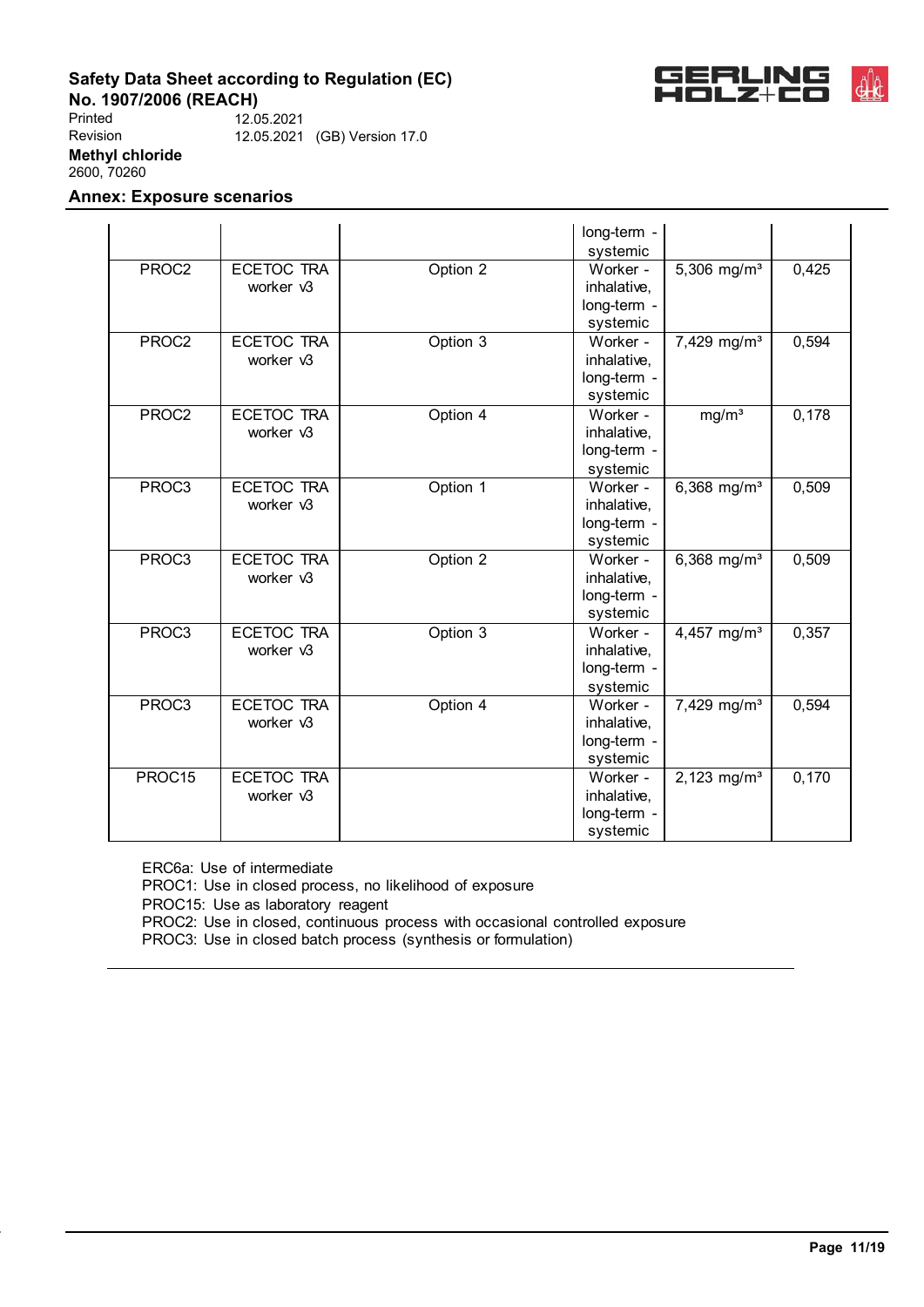**No. 1907/2006 (REACH)** Printed Revision **Methyl chloride** 2600, 70260 12.05.2021 12.05.2021 (GB) Version 17.0



# **Annex: Exposure scenarios**

| 1. Short title of Exposure Scenario: Laboratory Reagents |                                                                                                                                                                                                        |  |  |  |  |
|----------------------------------------------------------|--------------------------------------------------------------------------------------------------------------------------------------------------------------------------------------------------------|--|--|--|--|
|                                                          |                                                                                                                                                                                                        |  |  |  |  |
| Main User Groups                                         | : SU 22: Professional uses: Public domain (administration,<br>education, entertainment, services, craftsmen)                                                                                           |  |  |  |  |
| Sectors of end-use                                       | : SU22, SU24: Public domain (administration, education,<br>entertainment, services, craftsmen), Scientific research and<br>development                                                                 |  |  |  |  |
| Environmental Release Categories                         | : ERC8b, ERC8e: Widespread use of reactive processing aid<br>(no inclusion into or onto article, indoor), Widespread use of<br>reactive processing aid (no inclusion into or onto article,<br>outdoor) |  |  |  |  |
| Chemical product category                                | : PC21: Laboratory chemicals                                                                                                                                                                           |  |  |  |  |
| Process categories                                       | : PROC3: Use in closed batch process (synthesis or<br>formulation)<br>PROC15: Use as laboratory reagent                                                                                                |  |  |  |  |

# **2.1 Contributing scenario controlling environmental exposure for: ERC8b, ERC8e: Widespread use of reactive processing aid (no inclusion into or onto article, indoor), Widespread use of reactive processing aid (no inclusion into or onto article, outdoor)**

| Amount used                               |                   |
|-------------------------------------------|-------------------|
| Annual site tonnage                       | : 999 tonnes/year |
| Fraction of EU tonnage used in<br>region: | $\therefore$ 10 % |
| Daily amount per site                     | : $2737$ kg/day   |

### **Environment factors not influenced by risk management**

| Dilution Factor (River)         | : 10  |
|---------------------------------|-------|
| Dilution Factor (Coastal Areas) | : 100 |

#### **Other given operational conditions affecting environmental exposure**

| Number of emission days per year  | : 365            |
|-----------------------------------|------------------|
| Emission or Release Factor: Air   | $: 0.1 \%$       |
| Emission or Release Factor: Water | $\therefore$ 2 % |
| Emission or Release Factor: Soil  | $: 0\%$          |

# **2.2 Contributing scenario controlling worker exposure for: PROC3,: Use in closed batch process (synthesis or formulation), Option 1**

| <b>Product characteristics</b><br>Physical Form (at time of use) | : Liquefied gas              |
|------------------------------------------------------------------|------------------------------|
| Frequency and duration of use<br>Frequency of use                | $\therefore$ 1 - 4 hours/day |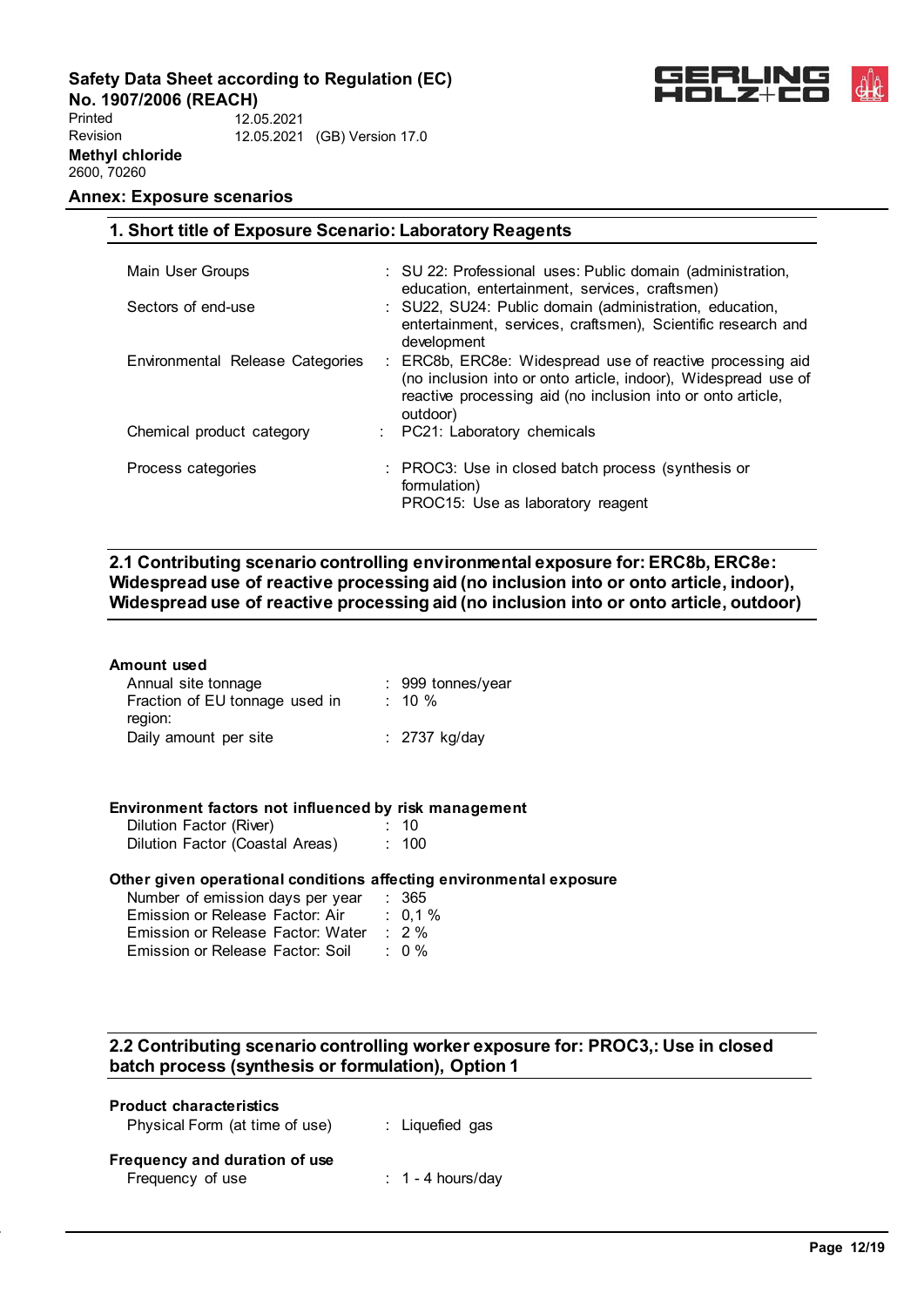**No. 1907/2006 (REACH)**

Printed Revision **Methyl chloride** 2600, 70260 12.05.2021 12.05.2021 (GB) Version 17.0



# **Annex: Exposure scenarios**

# **Other operational conditions affecting workers exposure**

Outdoor / Indoor : Indoor : Indoor : Indoor : Indoor : Indoor : Indoor : Indoor : Indoor : Indoor : Indoor : I<br>
Bernarks : Indoor : Indoor : Indoor : Indoor : Indoor : Indoor : Indoor : Indoor : Indoor : Indoor : Indoor :

: Assumes a good basic standard of occupational hygiene is implemented

# **Technical conditions and measures**

Provide extraction ventilation at points where emissions occur. (Effectiveness (of a measure): 90 %)

**Conditions and measures related to personal protection, hygiene and health evaluation** Wear respiratory protection. (Effectiveness (of a measure):  $> = 90 \%$ )

# **2.3 Contributing scenario controlling worker exposure for: PROC3,: Use in closed batch process (synthesis or formulation), Option 2**

| <b>Product characteristics</b> |                 |  |
|--------------------------------|-----------------|--|
| Physical Form (at time of use) | : Liquefied gas |  |
|                                |                 |  |

# **Frequency and duration of use**

Frequency of use : 15 - 60 minutes/day

# **Other operational conditions affecting workers exposure**

| Outdoor / Indoor | Indoor                                                     |
|------------------|------------------------------------------------------------|
| Remarks          | : Assumes a good basic standard of occupational hygiene is |
|                  | implemented                                                |

#### **Conditions and measures related to personal protection, hygiene and health evaluation** Wear respiratory protection. (Effectiveness (of a measure):  $> = 90 \%$ )

# **2.4 Contributing scenario controlling worker exposure for: PROC3,: Use in closed batch process (synthesis or formulation), Option 3**

# **Product characteristics**

Physical Form (at time of use) : Liquefied gas **Frequency and duration of use** Frequency of use : < 15 minutes/day

**Other operational conditions affecting workers exposure**

| Other operational conditions aπecting workers exposure |                                         |
|--------------------------------------------------------|-----------------------------------------|
| Outdoor / Indoor                                       | $:$ Indoor                              |
| Domoric                                                | . Acoumne a good hoois standard of seeu |

Remarks **Example 2** Assumes a good basic standard of occupational hygiene is implemented

# **Technical conditions and measures**

Provide extraction ventilation at points where emissions occur. (Effectiveness (of a measure): 90 %)

# **2.5 Contributing scenario controlling worker exposure for: PROC3,: Use in closed batch process (synthesis or formulation), Option 4**

# **Product characteristics**

Physical Form (at time of use) : Liquefied gas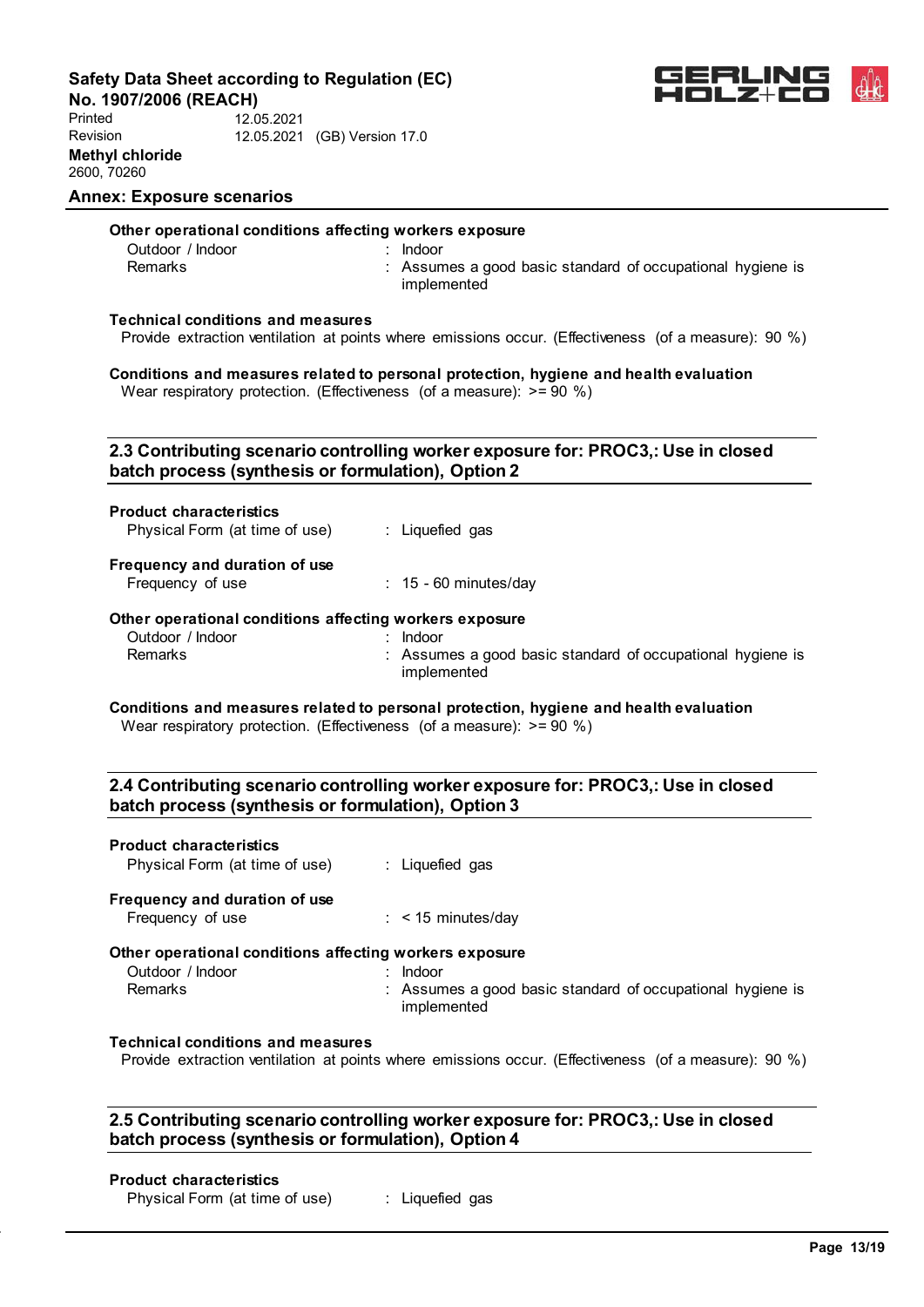**No. 1907/2006 (REACH)**

Printed Revision **Methyl chloride** 2600, 70260 12.05.2021 12.05.2021 (GB) Version 17.0



#### **Annex: Exposure scenarios**

| Frequency and duration of use |                                                                                       |
|-------------------------------|---------------------------------------------------------------------------------------|
| Frequency of use              | $: 15 - 60$ minutes/day                                                               |
|                               | Other operational conditions affecting workers exposure                               |
| Outdoor / Indoor              | $:$ Outdoor                                                                           |
| <b>Remarks</b>                | : Assumes a good basic standard of occupational hygiene is<br>implemented             |
|                               | Conditions and measures related to personal protection, hygiene and health evaluation |

Wear respiratory protection. (Effectiveness (of a measure): >= 90 %)

# **2.6 Contributing scenario controlling worker exposure for: PROC15: Use as laboratory reagent**

| <b>Product characteristics</b><br>Physical Form (at time of use) | : Liquefied gas                                                           |
|------------------------------------------------------------------|---------------------------------------------------------------------------|
| Frequency and duration of use<br>Frequency of use                | $: 15 - 60$ minutes/day                                                   |
| Other operational conditions affecting workers exposure          |                                                                           |
| Outdoor / Indoor                                                 | Indoor                                                                    |
| Remarks                                                          | : Assumes a good basic standard of occupational hygiene is<br>implemented |

#### **Technical conditions and measures**

Provide extraction ventilation at points where emissions occur. (Effectiveness (of a measure): 90 %)

# **3. Exposure estimation and reference to its source**

### **Environment**

| Contributing<br>Scenario | Exposure<br>Assessment<br>Method | Specific<br>conditions | Compartment                  | Value | Level of<br>Exposure             | <b>RCR</b> |
|--------------------------|----------------------------------|------------------------|------------------------------|-------|----------------------------------|------------|
| ERC8b                    | ECETOC TRA                       |                        | Fresh water                  |       | 0,0000237<br>mg/L                | 0,000118   |
|                          |                                  |                        | Fresh water<br>sediment      |       | 0,000159<br>mg/kg dry<br>weight  | 0,000162   |
|                          |                                  |                        | Marine water                 |       | 0,0000023<br>mg/L                | 0,000117   |
|                          |                                  |                        | Marine<br>sediment           |       | 0,0000157<br>mg/kg dry<br>weight | 0,000160   |
|                          |                                  |                        | Sewage<br>treatment<br>plant |       | 0,000223<br>mg/L                 | 0,000745   |
|                          |                                  |                        | Soil                         |       | 0,0000083<br>mg/kg dry<br>weight | 0,000059   |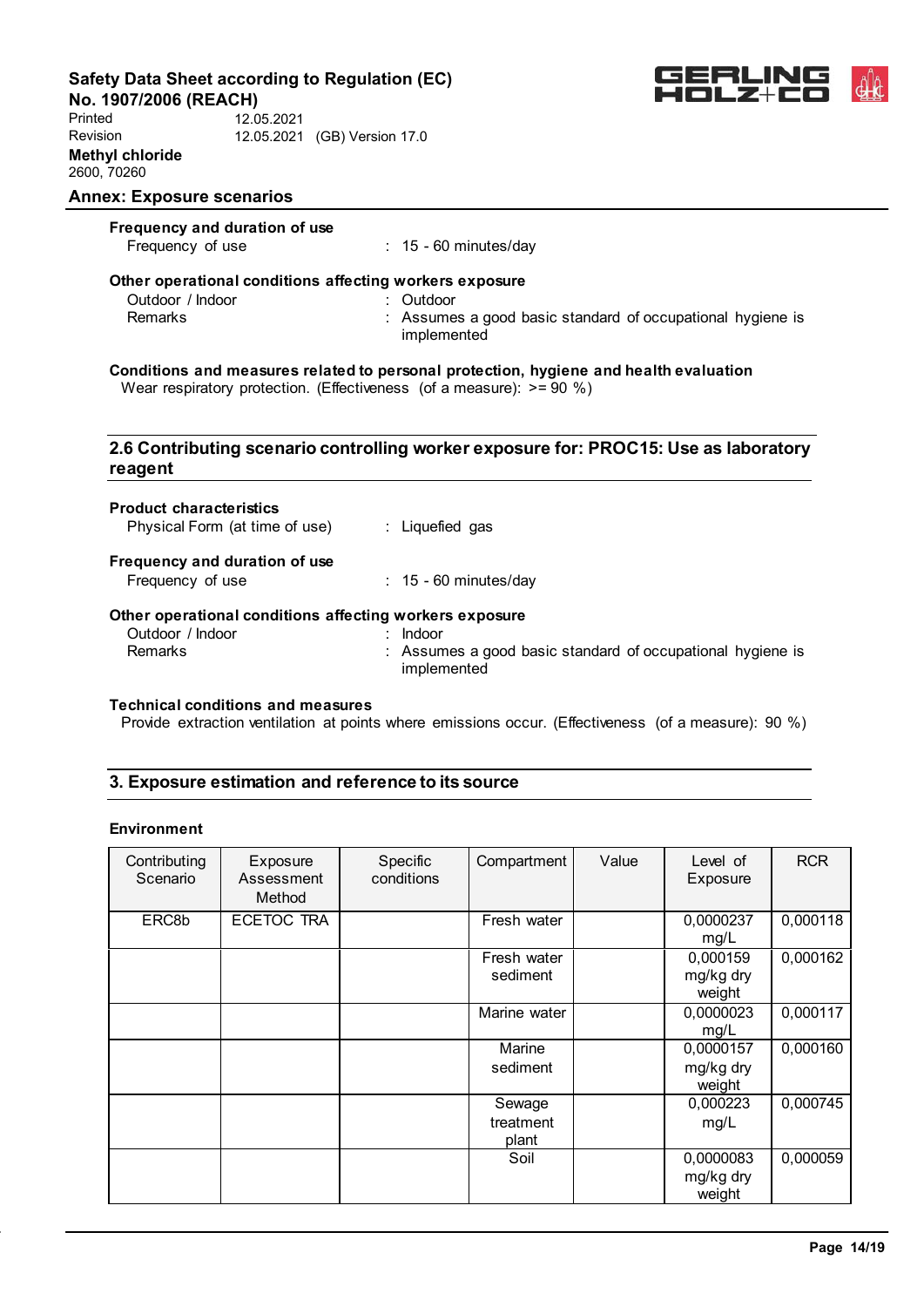

**No. 1907/2006 (REACH)** Printed Revision **Methyl chloride** 2600, 70260 12.05.2021 12.05.2021 (GB) Version 17.0

# **Annex: Exposure scenarios**

### **Workers**

| Contributing<br>Scenario | Exposure<br>Assessment<br>Method | Specific conditions | Value                                              | Level of<br>Exposure    | <b>RCR</b> |
|--------------------------|----------------------------------|---------------------|----------------------------------------------------|-------------------------|------------|
| PROC3                    | ECETOC TRA<br>worker v3          | Option 1            | Worker -<br>inhalative,<br>long-term -<br>systemic | 2,547 mg/m <sup>3</sup> | 0,204      |
| PROC3                    | ECETOC TRA<br>worker v3          | Option 2            | Worker -<br>inhalative,<br>long-term -<br>systemic | 4,245 mg/m <sup>3</sup> | 0,340      |
| PROC3                    | ECETOC TRA<br>worker v3          | Option 3            | Worker -<br>inhalative,<br>long-term -<br>systemic | 4,245 mg/m <sup>3</sup> | 0,340      |
| PROC3                    | <b>ECETOC TRA</b><br>worker v3   | Option 4            | Worker -<br>inhalative,<br>long-term -<br>systemic | 2,972 mg/m <sup>3</sup> | 0,238      |
| PROC15                   | ECETOC TRA<br>worker v3          |                     | Worker -<br>inhalative,<br>long-term -<br>systemic | 4,245 mg/m <sup>3</sup> | 0,340      |

ERC8b: Widespread use of reactive processing aid (no inclusion into or onto article, indoor) ERC8e: Widespread use of reactive processing aid (no inclusion into or onto article, outdoor) PROC15: Use as laboratory reagent PROC3: Use in closed batch process (synthesis or formulation)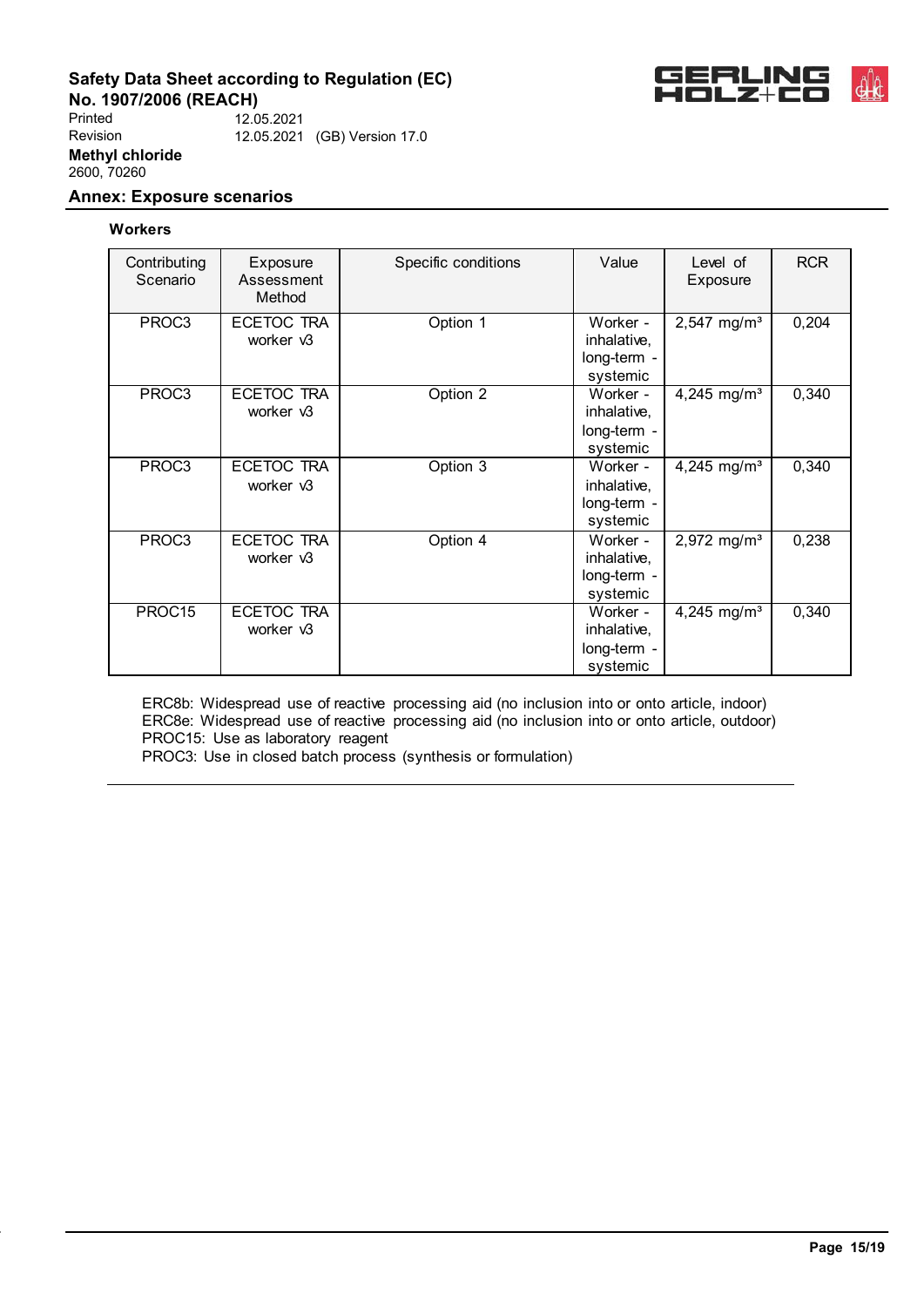**1. Short title of Exposure Scenario: Use as industrial solvent.**

**No. 1907/2006 (REACH)** Printed Revision **Methyl chloride** 12.05.2021 12.05.2021 (GB) Version 17.0



# **Annex: Exposure scenarios**

2600, 70260

| Main User Groups                 | $\therefore$ SU 3: Industrial uses: Uses of substances as such or in<br>preparations at industrial sites                                     |
|----------------------------------|----------------------------------------------------------------------------------------------------------------------------------------------|
| Sectors of end-use               | : SU 3, SU11: Industrial uses: Uses of substances as such or in<br>preparations at industrial sites, Manufacture of rubber<br>products       |
| Environmental Release Categories | : ERC4: Use of non-reactive processing aid at industrial site (no<br>inclusion into or onto article)                                         |
| Chemical product category        | : PC35: Washing and cleaning products<br>PC40: Extraction agents                                                                             |
| Process categories               | : PROC1: Use in closed process, no likelihood of exposure<br>PROC2: Use in closed, continuous process with occasional<br>controlled exposure |

# **2.1 Contributing scenario controlling environmental exposure for: ERC4: Use of nonreactive processing aid at industrial site (no inclusion into or onto article)**

| Annual site tonnage                                                 |                                                                  |
|---------------------------------------------------------------------|------------------------------------------------------------------|
| Fraction of EU tonnage used in : 100 %<br>region:                   |                                                                  |
| Daily amount per site                                               | : 49950 kg/day                                                   |
|                                                                     |                                                                  |
| Environment factors not influenced by risk management               |                                                                  |
| Dilution Factor (River)<br>$\sim$ 10                                |                                                                  |
| Dilution Factor (Coastal Areas) : 100                               |                                                                  |
| Other given operational conditions affecting environmental exposure |                                                                  |
| Number of emission days per year : 20                               |                                                                  |
| Emission or Release Factor: Air : 100 %                             |                                                                  |
| Emission or Release Factor: Water : 0,005 %                         |                                                                  |
| Emission or Release Factor: Soil : 5 %                              |                                                                  |
| Technical conditions and measures / Organizational measures         |                                                                  |
| Remarks                                                             | : Organizational measures to prevent/limit release from the site |
|                                                                     |                                                                  |

# **2.2 Contributing scenario controlling worker exposure for: PROC1,: Use in closed process, no likelihood of exposure, Option 1**

| <b>Product characteristics</b><br>Physical Form (at time of use) | : Liquefied gas            |
|------------------------------------------------------------------|----------------------------|
| Frequency and duration of use<br>Frequency of use                | $\therefore$ > 4 hours/day |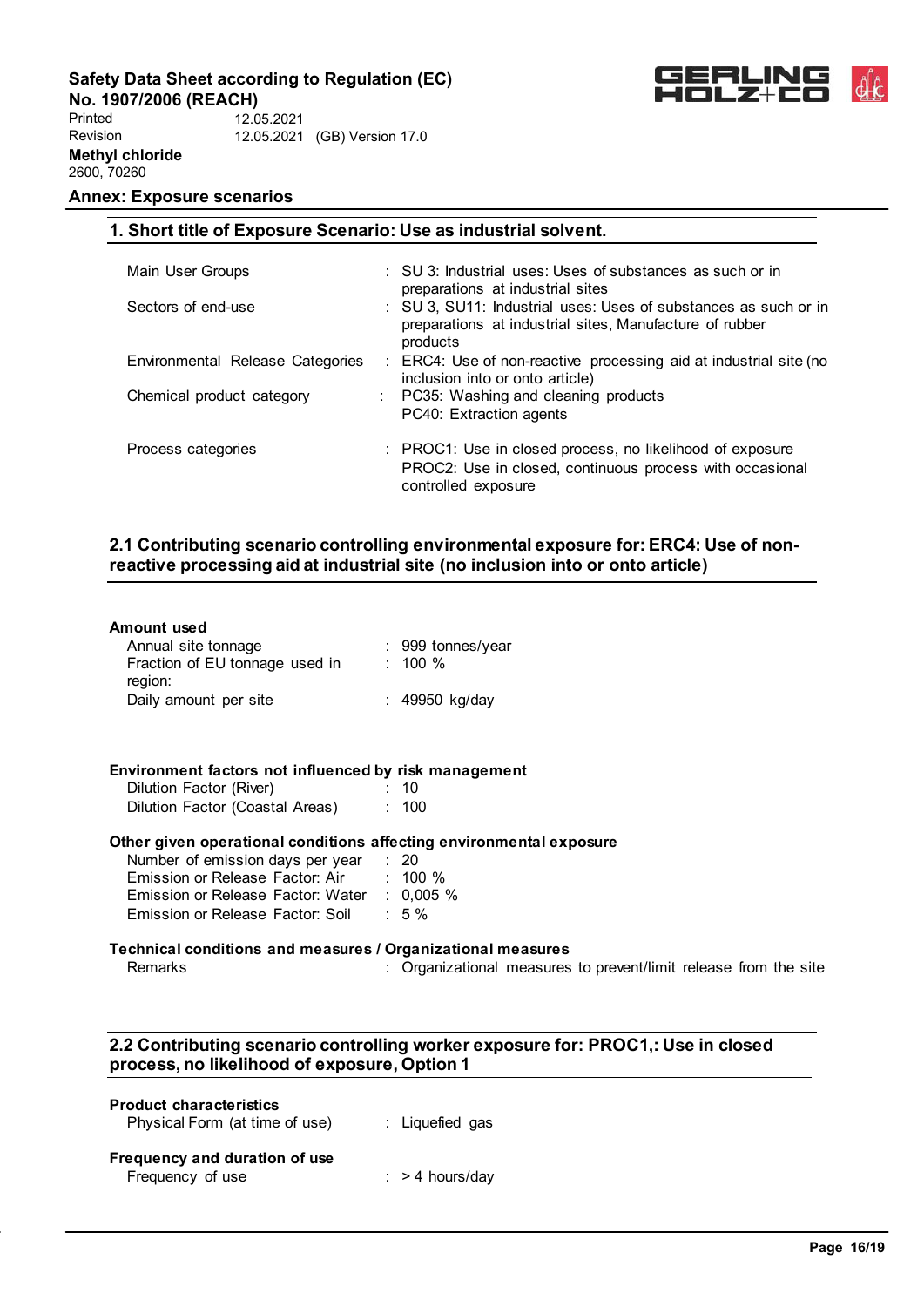**No. 1907/2006 (REACH)**

Printed Revision **Methyl chloride** 2600, 70260 12.05.2021 12.05.2021 (GB) Version 17.0



# **Annex: Exposure scenarios**

# **Other operational conditions affecting workers exposure**

| Outdoor / Indoor |  |
|------------------|--|
| Remarks          |  |

: Indoor : Assumes a good basic standard of occupational hygiene is implemented

# **2.3 Contributing scenario controlling worker exposure for: PROC1,: Use in closed process, no likelihood of exposure, Option 2**

# **Product characteristics**

| Physical Form (at time of use) | Liquefied gas |
|--------------------------------|---------------|
|--------------------------------|---------------|

# **Frequency and duration of use**

| Frequency of use | $:$ > 4 hours/day |
|------------------|-------------------|
|------------------|-------------------|

#### **Other operational conditions affecting workers exposure**

| Outdoor / Indoor | : Outdoor                                                                 |
|------------------|---------------------------------------------------------------------------|
| Remarks          | : Assumes a good basic standard of occupational hygiene is<br>implemented |

# **2.4 Contributing scenario controlling worker exposure for: PROC2,: Use in closed, continuous process with occasional controlled exposure, Option 1**

| <b>Product characteristics</b><br>Physical Form (at time of use) | : Liquefied gas                                                           |
|------------------------------------------------------------------|---------------------------------------------------------------------------|
| Frequency and duration of use<br>Frequency of use                | $\div$ 1 - 4 hours/day                                                    |
| Other operational conditions affecting workers exposure          |                                                                           |
| Outdoor / Indoor                                                 | Indoor                                                                    |
| Remarks                                                          | : Assumes a good basic standard of occupational hygiene is<br>implemented |

#### **Conditions and measures related to personal protection, hygiene and health evaluation** Wear respiratory protection. (Effectiveness (of a measure):  $> = 90 \%$ )

**2.5 Contributing scenario controlling worker exposure for: PROC2,: Use in closed, continuous process with occasional controlled exposure, Option 2**

| <b>Product characteristics</b><br>Physical Form (at time of use) | : Liquefied gas                                                           |
|------------------------------------------------------------------|---------------------------------------------------------------------------|
| Frequency and duration of use<br>Frequency of use                | $:$ > 4 hours/day                                                         |
| Other operational conditions affecting workers exposure          |                                                                           |
| Outdoor / Indoor                                                 | Indoor                                                                    |
| <b>Remarks</b>                                                   | : Assumes a good basic standard of occupational hygiene is<br>implemented |

#### **Technical conditions and measures**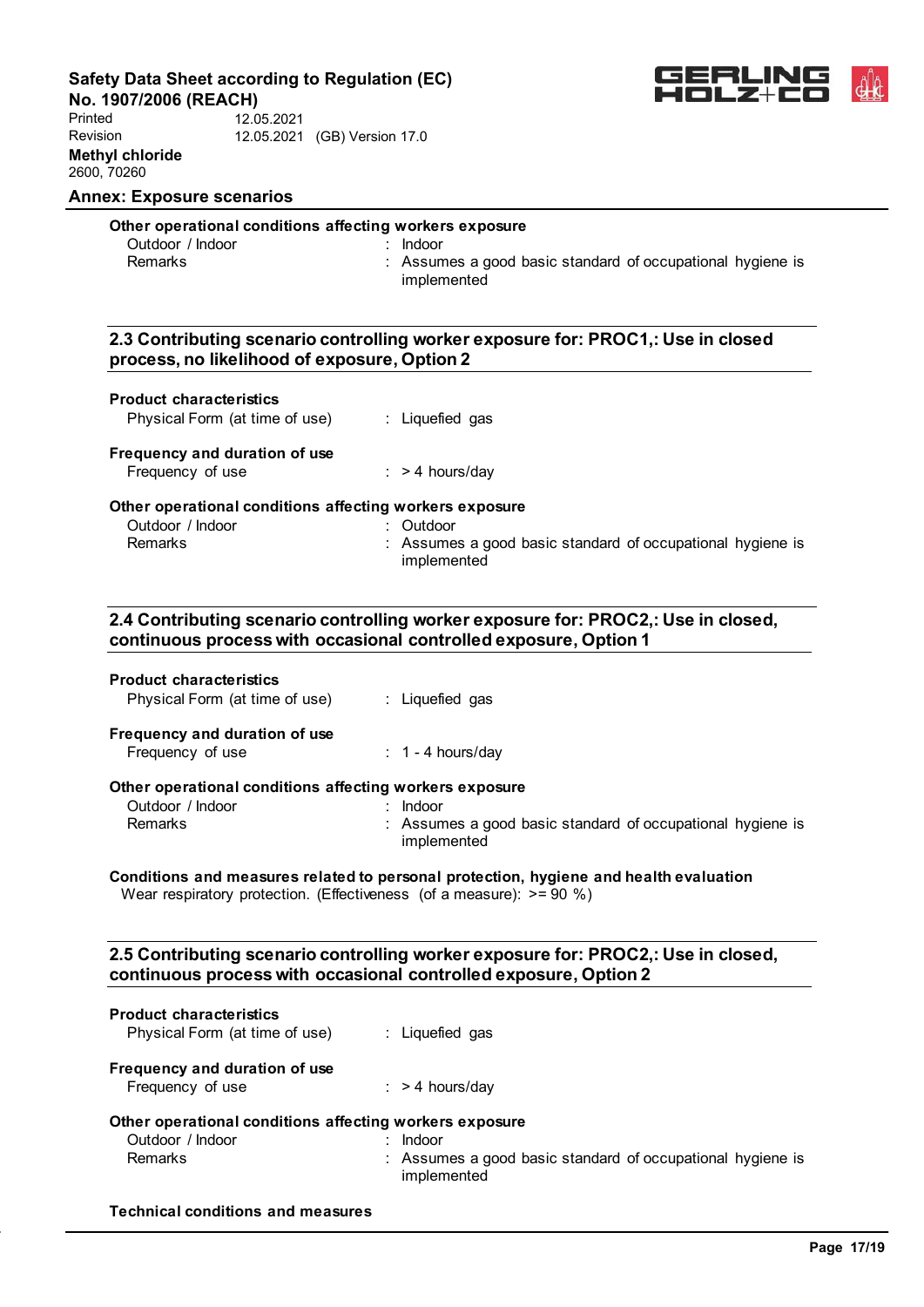

**No. 1907/2006 (REACH)** Printed Revision **Methyl chloride** 2600, 70260 12.05.2021 12.05.2021 (GB) Version 17.0

# **Annex: Exposure scenarios**

Provide extraction ventilation at points where emissions occur. (Effectiveness (of a measure): 90 %)

# **2.6 Contributing scenario controlling worker exposure for: PROC2,: Use in closed, continuous process with occasional controlled exposure, Option 3**

#### **Product characteristics**

| Physical Form (at time of use) | : Liquefied gas |
|--------------------------------|-----------------|
|--------------------------------|-----------------|

# **Frequency and duration of use**

| Frequency of use |  | $: 15 - 60$ minutes/day |
|------------------|--|-------------------------|
|------------------|--|-------------------------|

#### **Other operational conditions affecting workers exposure**

| Outdoor / Indoor<br>Remarks | : Outdoor<br>: Assumes a good basic standard of occupational hygiene is<br>implemented |
|-----------------------------|----------------------------------------------------------------------------------------|
|                             |                                                                                        |

# **2.7 Contributing scenario controlling worker exposure for: PROC2,: Use in closed, continuous process with occasional controlled exposure, Option 4**

#### **Product characteristics**

| Physical Form (at time of use)                          | : Liquefied gas                  |
|---------------------------------------------------------|----------------------------------|
| Frequency and duration of use                           |                                  |
| Frequency of use                                        | $: 1 - 4$ hours/day              |
| Other operational conditions affecting workers exposure |                                  |
| Outdoor / Indoor                                        | Outdoor                          |
| Remarks                                                 | $\cdot$ Assumes a good hasic sta |

Remarks **Example 20** Assumes a good basic standard of occupational hygiene is implemented

# **Conditions and measures related to personal protection, hygiene and health evaluation**

Wear respiratory protection. (Effectiveness (of a measure):  $> = 90 \%$ )

# **3. Exposure estimation and reference to its source**

### **Environment**

| Contributing<br>Scenario | Exposure<br>Assessment<br>Method | Specific<br>conditions | Compartment  | Value | Level of<br>Exposure | <b>RCR</b> |
|--------------------------|----------------------------------|------------------------|--------------|-------|----------------------|------------|
| ERC4                     | ECETOC TRA                       |                        | Fresh water  |       | 0,0051 mg/L          | 0,0255     |
|                          |                                  |                        | Fresh water  |       | 0,0342 mg/kg         | 0,0348     |
|                          |                                  |                        | sediment     |       | dry weight           |            |
|                          |                                  |                        | Marine water |       | 0,0125 mg/L          | 0,625      |
|                          |                                  |                        | Marine       |       | 0,0839 mg/kg         | 0,853      |
|                          |                                  |                        | sediment     |       | dry weight           |            |
|                          |                                  |                        | Sewage       |       | 0,0510 mg/L          | 0.170      |
|                          |                                  |                        | treatment    |       |                      |            |
|                          |                                  |                        | plant        |       |                      |            |
|                          |                                  |                        | Soil         |       | 0,0124 mg/kg         | 0,0883     |
|                          |                                  |                        |              |       | dry weight           |            |